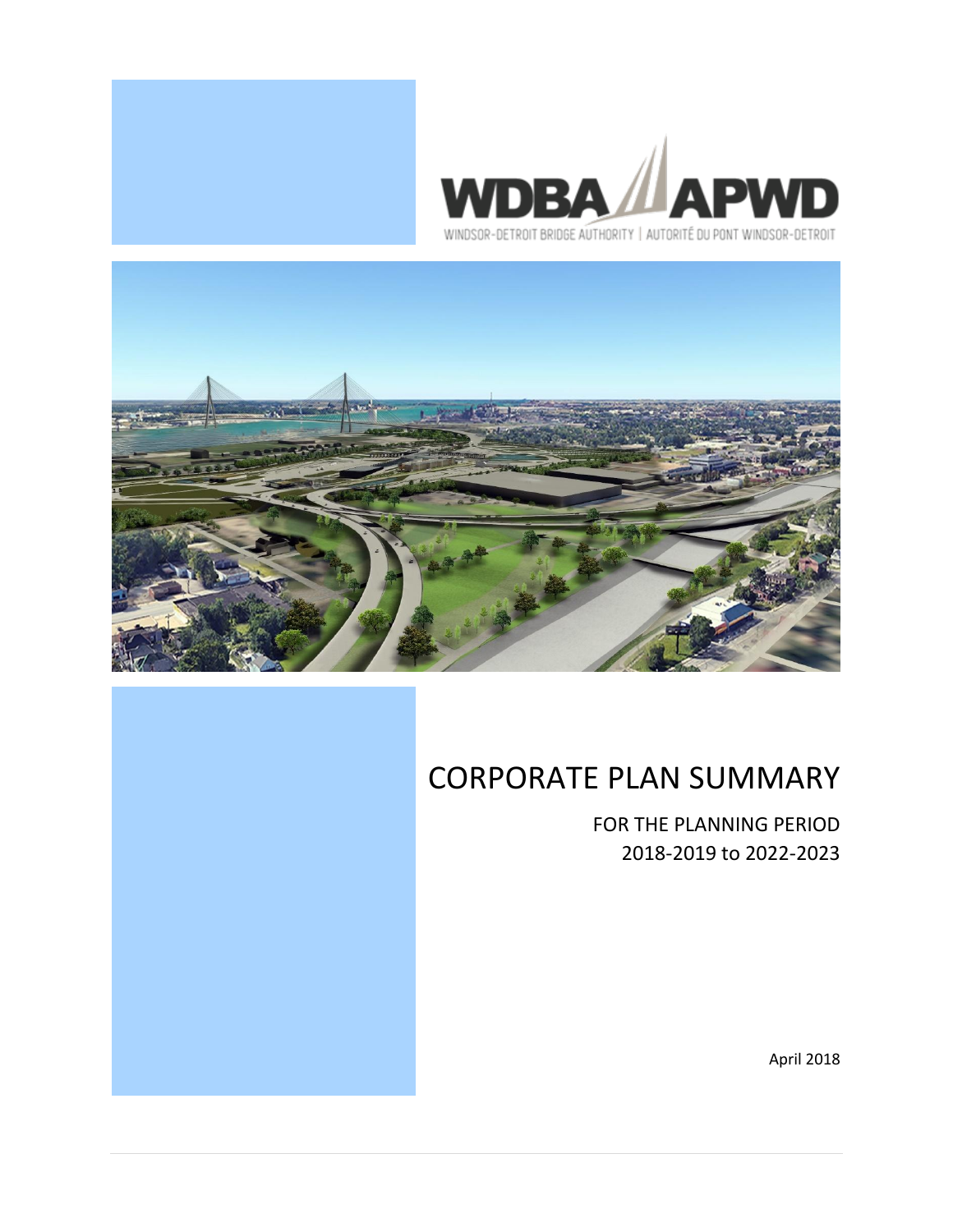## **Contents**

| 1. |     |  |
|----|-----|--|
| 2. |     |  |
|    | 2.1 |  |
|    | 2.2 |  |
|    | 2.3 |  |
| 3. |     |  |
|    | 3.1 |  |
|    | 3.2 |  |
|    | 3.3 |  |
|    | 3.4 |  |
|    | 3.5 |  |
|    | 3.6 |  |
| 4. |     |  |
|    | 4.1 |  |
|    | 4.2 |  |
|    | 4.3 |  |
|    | 4.4 |  |
|    | 4.5 |  |
| 5. |     |  |
|    | 5.1 |  |
|    | 5.2 |  |
| 6. |     |  |
|    | 6.1 |  |
|    | 6.2 |  |
|    | 6.3 |  |
|    | 6.4 |  |
|    | 6.5 |  |
| 7. |     |  |
|    | 7.1 |  |
|    | 7.2 |  |
| 8. |     |  |
|    |     |  |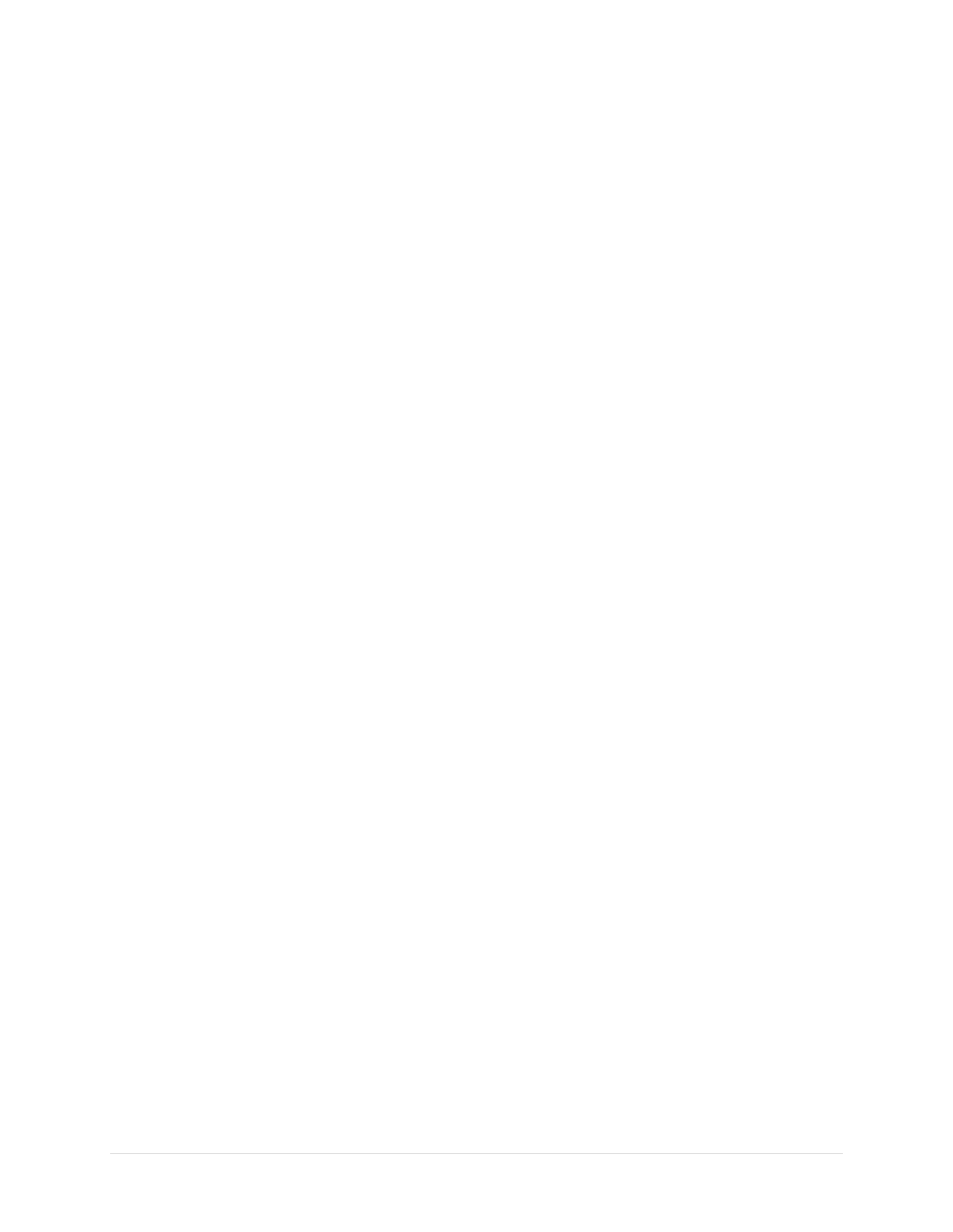## <span id="page-3-0"></span>1. Executive Summary

Under its governing legislation, Windsor Detroit Bridge Authority (WDBA) is a non-agent parent Crown corporation established by Letters Patent pursuant to s.29 (1) of the *International Bridges and Tunnels Act*. Under the terms of the Letters Patent and the Canada-Michigan Crossing Agreement (the Crossing Agreement), WDBA is responsible for constructing and/or operating the Gordie Howe International Bridge, through one or more Public-Private Partnership (P3) agreements. It received its name in May, 2015 when the Prime Minister of Canada and the Governor of the State of Michigan named the crossing, and the project, the Gordie Howe International Bridge (the Project).

WDBA is governed by a Board of Directors (the WDBA Board), comprised of up to nine (9) members. The Government of Canada increased the size of the WDBA's Board from five (5) to nine (9) in 2017 to allow for a greater mix of skills and experience in recognition of the level of complexity of the Project.

The Project consists of four major components:

- **1.** *The Bridge***:** a six-lane cabled-stayed or suspension bridge with a span of 853 metres across the Detroit River, with no piers in the water
- **2.** *The Canadian Port of Entry (POE):* a 53-hectare site that will house customs and border processing, tolling, and maintenance facilities and will be Canada's largest port of entry
- **3.** *U.S. POE*: a 68-hectare site that will house customs and border processing facilities but no tolling, and
- **4.** *Michigan Interchange with Interstate 75 (I-75):* comprises the primary connecting overpasses and ramps to and from the U.S. POE and Interstate 75.

Three (3) levels of governments, seven (7) government agencies in two (2) countries, one (1) Crown corporation, and one (1) international approval body (the International Authority) have a direct stake in the ownership, design, construction and operations of the crossing. Given the unique and complex nature of the Project, WDBA has developed a robust governance structure that is consistent with obligations imposed on federal Crown corporations by the Government of Canada—through various Acts of Parliament and Treasury Board policies and directives—and the requirements of the Crossing Agreement and the U.S. Federal Plaza Arrangement.

This governance structure follows best practices in the procurement of federal infrastructure projects and for major P3 projects. Where appropriate, WDBA is also applying lessons learned from the recent procurements of other federal P3 projects, specifically the New Bridge for the St. Lawrence project (NBSL).

WDBA has continued to make significant progress over the past year in advancing various aspects of the Project. It is currently in the open period for the Public-Private Partnership (P3) procurement process, with final submissions due from the three proponents in May, 2018. WDBA has also made significant progress on the Canadian site—both on the Early Works and the utility relocation—and has continued to advance the Project on the site of the U.S. components through ongoing property acquisition and the relocation of utilities. It also continues to build and strengthen its relationships with key stakeholders.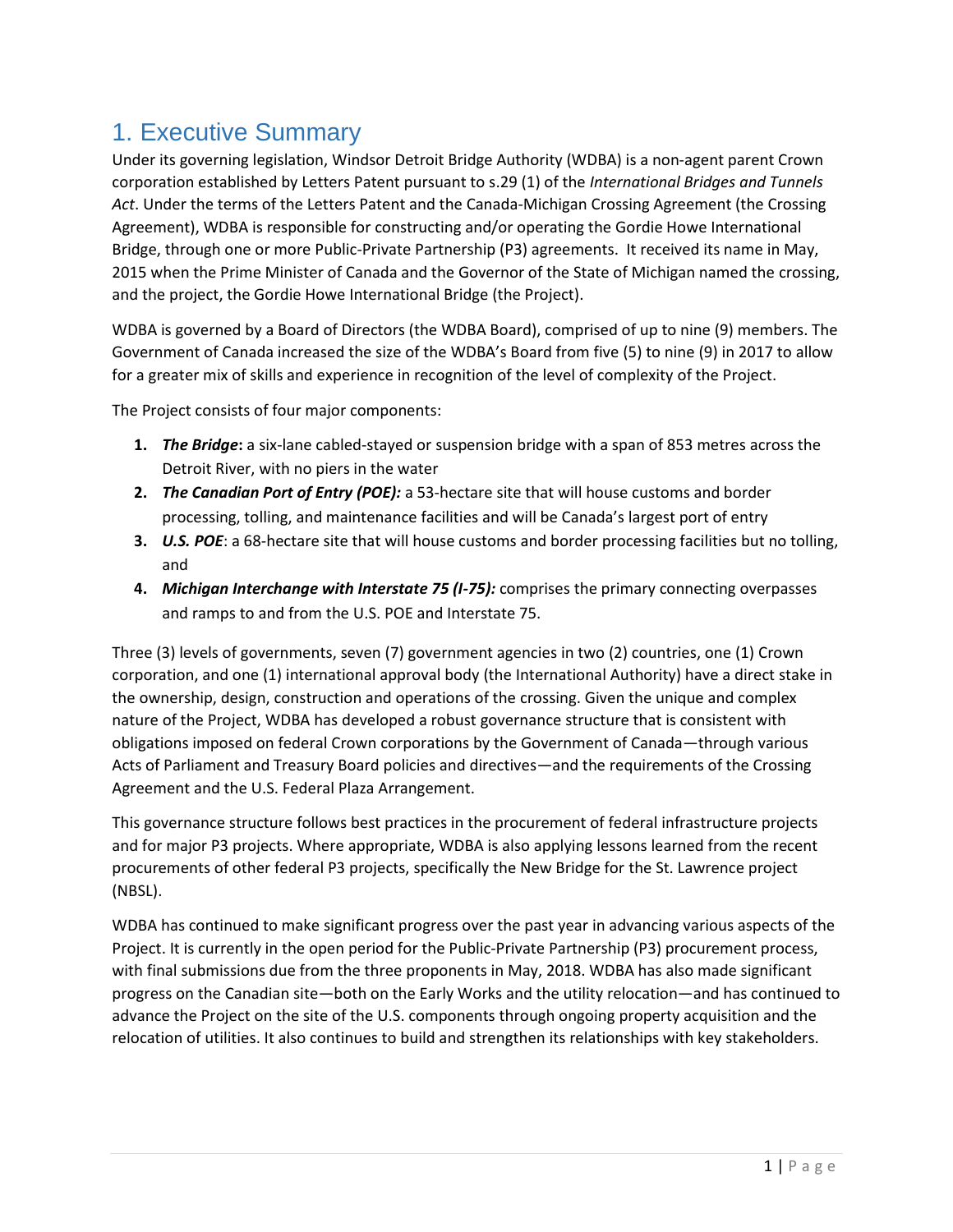The immediate priorities that WDBA has been focussing on since 2012 will continue to be priorities during the planning period; each is well underway and the associated risks and risk mitigation strategies are closely and continuously monitored:

- Finalizing the P3 procurement process
- U.S. property acquisition
- Canadian Early Works and utility relocation
- U.S. utility relocations, and
- Preparing for the construction of the Project.

At the same time, WDBA has begun planning for the Gordie Howe International Bridge to launch operations and WDBA's role will need to evolve throughout the construction and operations phases.

In 2016, WDBA completed two strategic planning workshops that resulted in a definition of success through three key themes: economic stimulus; maximized mandate; and the successful construction of the Project. Supporting these themes are three (3) aspirational visions:

- To be the model land border crossing between Canada and the U.S.
- For WDBA to be integrated with the community, and
- For the Gordie Howe International Bridge to be a symbol of opportunity for the region (southwestern Ontario and southern Michigan).

During the strategic planning workshops, WDBA initially identified four strategic priorities that it has now refined to two. These will drive the priority-setting and activities of WDBA throughout the planning period, leading up to the completion of construction and the launch of operations:

- Construction and Operation of the Gordie Howe International Bridge and
- Stakeholder Engagement/Deepening the Understanding of the Macro-environment.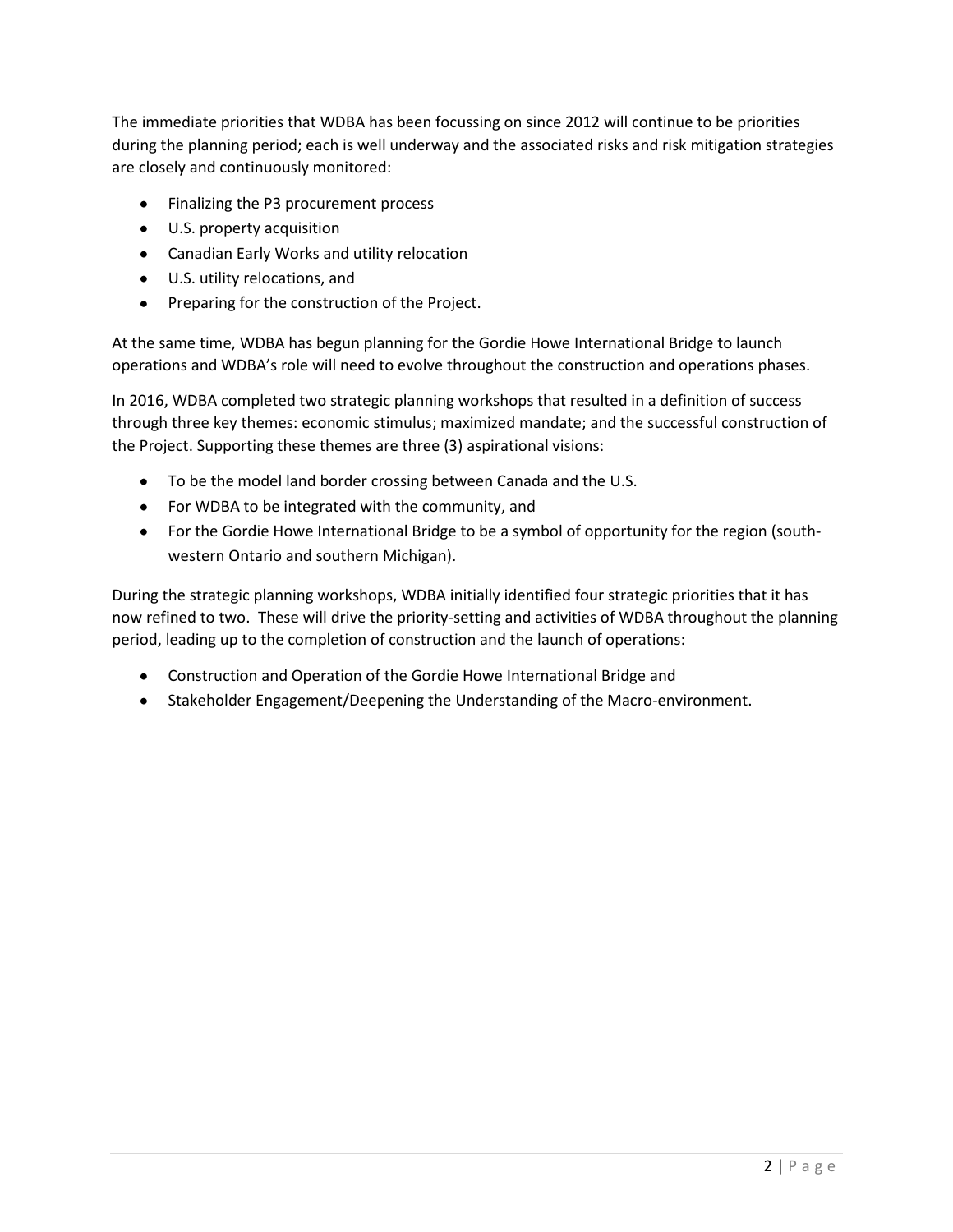## <span id="page-5-0"></span>2. Corporate Overview

## <span id="page-5-1"></span>2.1 Governing Legislation

WDBA is a non-agent parent Crown corporation established by Letters Patent pursuant to s.29 (1) of the *International Bridges and Tunnels Act*. It is a Schedule III, Part I parent Crown corporation under Part X of the *Financial Administration Act* (the FAA). It is accountable to Parliament through the Minister of Infrastructure and Communities (the Minister). As a Crown corporation, WDBA is subject to the Crown corporation governance regime established under Part X of the FAA and a range of other applicable statutes.

### <span id="page-5-2"></span>2.2 Mandate

Under the terms of its Letters Patent and the Canada-Michigan Crossing Agreement (the Crossing Agreement), WDBA is responsible for constructing and/or operating the Detroit River International Crossing (the DRIC/the crossing), through one or more P3 agreements. In May, 2015, the Prime Minister of Canada and the Governor of the State of Michigan named the crossing and the project the Gordie Howe International Bridge. Specifically, WDBA's mandate is to:

- $\bullet$ Design, build, finance, operate and maintain a new six-lane cable-stayed or suspension bridge between Windsor, Ontario and Detroit, Michigan
- Design, build and finance the Michigan Interchange, which will subsequently be transferred to the Michigan Department of Transportation (MDOT) to operate and maintain
- Design, build, finance and maintain the U.S. Port of Entry, with the agreement of U.S. Federal Agencies (the General Services Administration (the GSA) and Customs and Border Protection (CBP), and
- Design, build, finance and maintain the Canadian Port of Entry, with the agreement of the Canada Border Services Agency (CBSA) and the Canadian Food Inspection Agency (CFIA).

## 2.3 Governance Framework

#### <span id="page-5-3"></span>2.3.1 WDBA's Board of Directors

The initial Letters Patent establishing WDBA provided for a Board of Directors (the WDBA Board) comprised of five directors, including the Chair of the Board and the Chief Executive Officer (CEO).

In 2017, the Government of Canada increased the size of the WDBA Board from five to nine members to allow for a greater mix of skills and experience in recognition of the level of complexity of the crossing project. In October, 2017, four new members were appointed to the WDBA Board. The WDBA Board are:

- Dwight Duncan, Chairperson
- André Juneau, Director and Interim Chief Executive Officer
- Karla Avis, Director
- Marie Campagna, Director and Chairperson of the Audit Committee
- Judi Cohen, Director
- $\bullet$ Shelly Cunningham, Director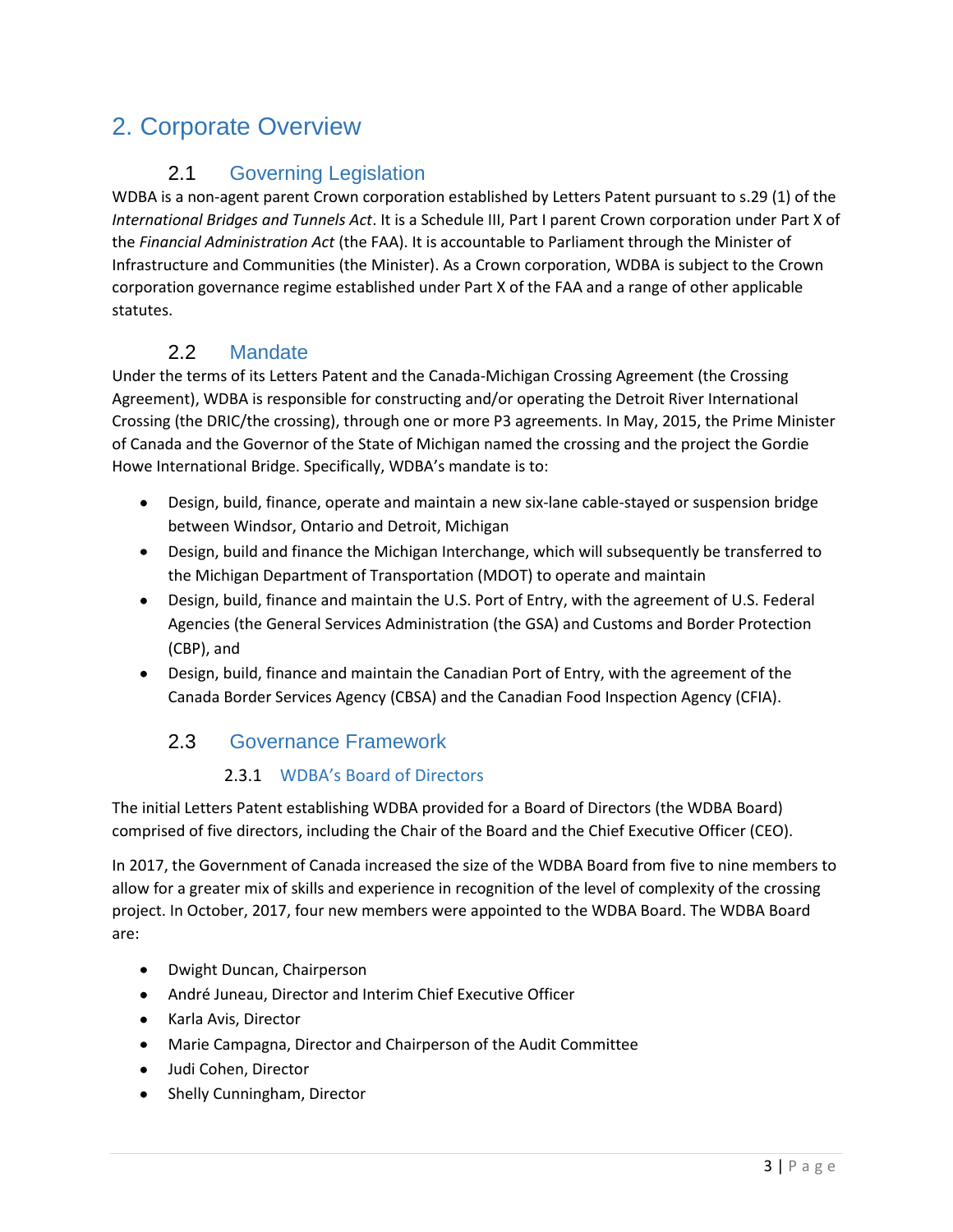- Rishabh Malhotra, Director,
- Craig Rix, Director and Chairperson of the Governance and Human Resources Committee (term ended March 31, 2018)

The WDBA Board is accountable for the stewardship and oversight of the corporation. Part X of the FAA establishes that the duties and responsibilities of the WDBA Board are to:

- Set corporate objectives and direction
- Ensure good governance
- Monitor financial performance
- Approve budgets and financial statements
- Approve policies and by-laws, and
- Ensure that risks are identified and managed.

Directors are required to act honestly, diligently, carefully and in good faith, in accordance with the FAA. They operate under the terms of corporate by-laws designed, among other things, to prevent conflict of interest; for example, they are required to recuse themselves from deliberations on issues where they are potentially in a conflict of interest.

The WDBA Board has built a strong foundation for sound corporate governance. It has established two committees that report to the Board and support the fulfillment of the Board's duties and responsibilities: The Audit Committee (as required by Section 148 of the FAA) and a Governance and Human Resources Committee.

As required by the Crossing Agreement, an International Authority (IA) has been created. The IA has six (6) members with equal representation from Canada (two [2] appointed by Canada and one [1] by WDBA) and three (3) members from Michigan. The IA has an ongoing oversight function of WDBA's compliance with the Crossing Agreement and the P3 Partner's compliance with the concession agreement. The IA's role is also to approve Michigan land acquisition; approve the Michigan Lands Leases; approve the selection of a Fairness Monitor to oversee the P3 procurement process; approve the key P3 procurement documents (Request for Qualifications [RFQ], Request for Proposal [RFP], Project Agreement); and approval of the winning proposal resulting from the P3 procurement process. The members of the IA are:

- Kristine Burr (Chairperson; appointed by Canada)
- Eddie Francis (appointed by WDBA)
- Geneviève Gagnon (appointed by Canada)
- Michael D. Hayes (appointed by Michigan)
- Birgit M. Klohs (appointed by Michigan),
- Matt Rizik (appointed by Michigan)

#### 2.3.2 CEO Accountability

The CEO is accountable to the WDBA Board for the day-to-day management and performance of the corporation, in accordance with the Board's direction, and supports the Board in its oversight role. As of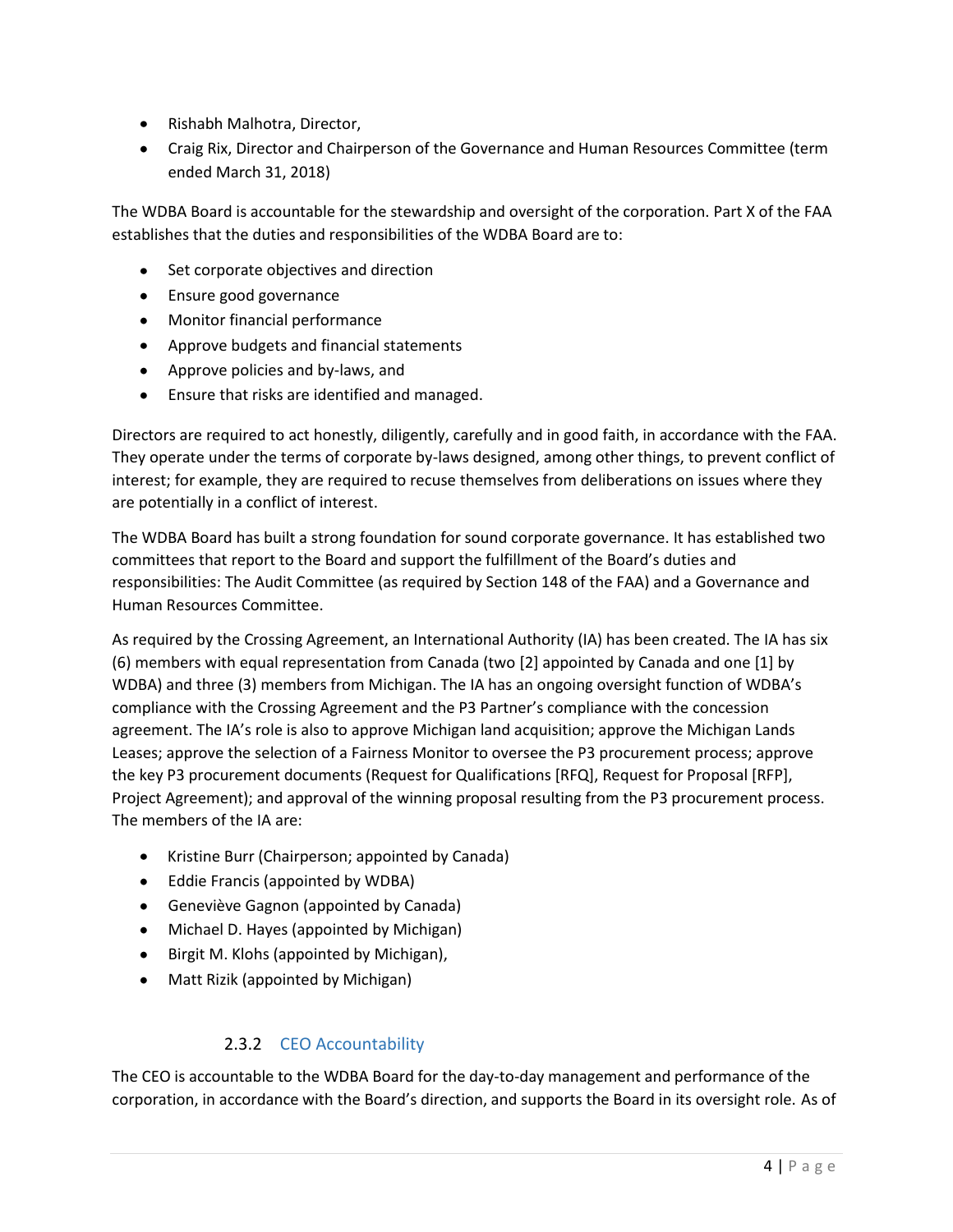April 1, 2018, an open, transparent and merit-based selection process is being held to fill the position permanently.

## <span id="page-7-1"></span><span id="page-7-0"></span>3. The Gordie Howe International Bridge

## 3.1 Project Overview and History

The Windsor-Detroit crossing is the busiest commercial land crossing in Canada. There are currently four crossings at this location: The Ambassador Bridge, the Windsor-Detroit Tunnel, the Detroit-Windsor Truck Ferry and the Michigan Central Railway Tunnel. The Windsor-Detroit Tunnel can only handle limited commercial traffic and the Detroit-Windsor Truck Ferry handles only oversized and hazardous loads; most commercial traffic uses the Ambassador Bridge. The Windsor-Detroit crossing sees close to 7,000 trucks cross every day and therefore has a significant economic impact on both Canada and the United States.

The Project resulted from increasing demand on the aging infrastructure in the Windsor-Detroit region. In 2001, Transport Canada formed a bi-national partnership with the U.S. Federal Highway Administration (FHWA), MDOT and the Ministry of Transportation of Ontario (MTO) to determine the need for and to plan and develop new crossing capacity for the Windsor-Detroit corridor.

The bi-national partnership oversaw a Planning/Need and Feasibility Study, which was completed in 2004. This study arrived at four key conclusions for traffic needs over a 30-year time horizon:

- 1. That the existing crossings would not provide adequate service over the planning horizon, even with capital and operational improvements
- 2. That road freight would not sufficiently shift to rail and/or marine modes to reduce demand for a new crossing
- 3. That additional road vehicle border crossing capacity would be needed, and
- 4. That a new crossing should be built in the Windsor-Detroit corridor.

As a result, the bi-national partnership launched a bi-national environmental study in 2005 to meet legislative requirements in Ontario, Canada and in the U.S. In 2009, the U.S. Record of Decision was issued and approvals by both Ontario and Canada determined that—with the implementation of appropriate mitigation measures—the Project could proceed without causing significant environmental impacts.

## 3.2 Project Rationale

<span id="page-7-2"></span>The Project will address a number of key issues and constraints with regard to border crossing capacity in the region:

**Redundancy in the Windsor-Detroit corridor in the event of a disruption on the Ambassador Bridge:** the barge ferry for oversized trucks and trucks carrying hazardous materials has limited capacity and the two-lane, 87-year old Windsor-Detroit tunnel cannot accommodate most modern trucks or dangerous goods. Other Ontario-U.S. crossings carrying fewer trucks and less trade have more capacity and redundancy. Given that Canada's total exports shipped to the U.S. are greater than the total amount of Canada's trade with all of its other trading partners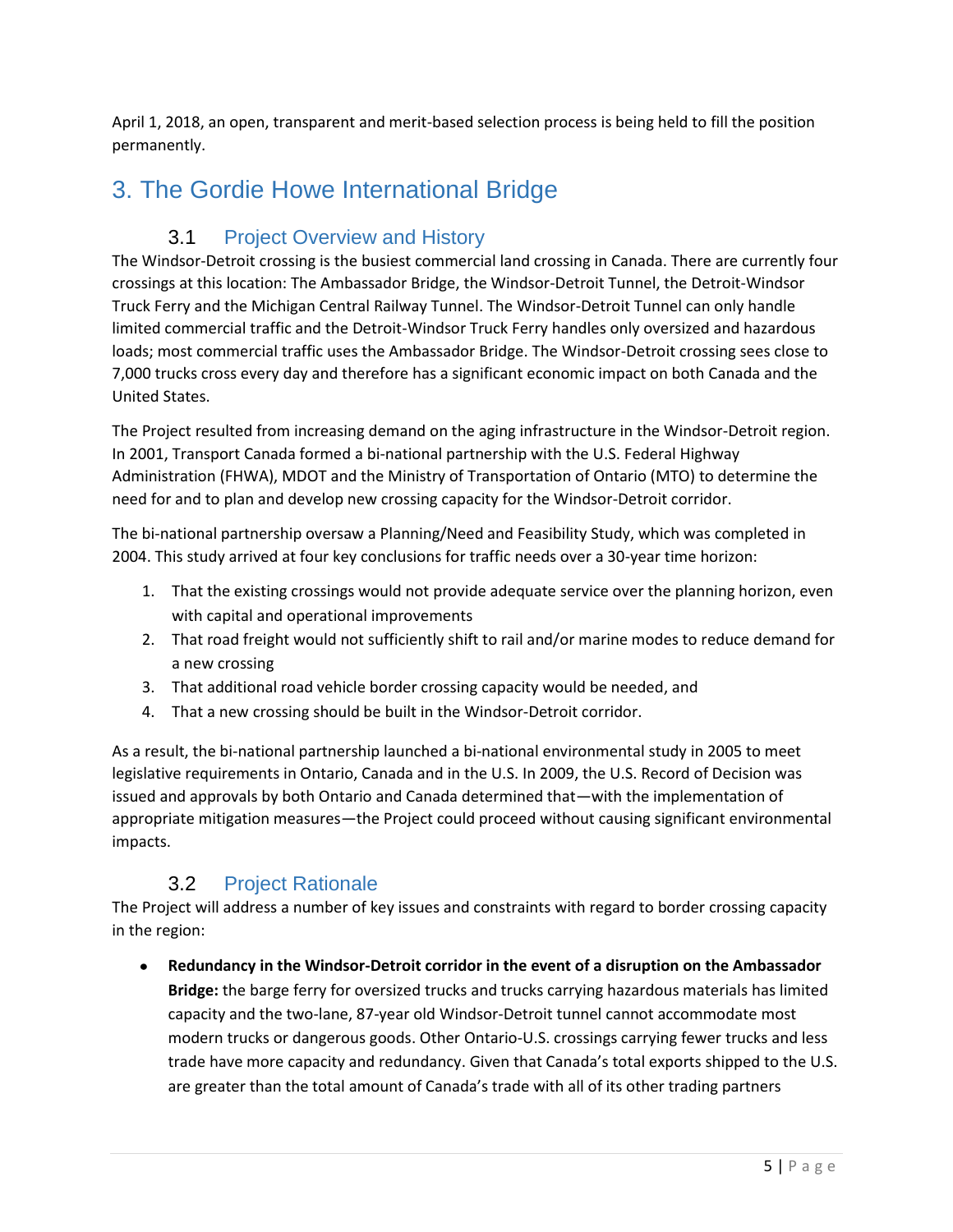combined, and that the Windsor-Detroit trade corridor is Canada's busiest commercial land border crossing, there is a significant need for new, modern infrastructure to ensure the continued flow of people and goods across the border. Figure 1 displays the existing international crossings in Ontario.

- **Greater efficiency:** at the time the Planning/Need and Feasibility Study was undertaken, all cross-border traffic using the Ambassador Bridge traveled through an urban area with 17 signalized road intersections to access Highway 401. The Province of Ontario has built and placed in operation the Rt. Hon. Herb Gray Parkway (the Herb Gray Parkway) eliminating eight traffic signals. The Herb Gray Parkway will directly connect Highway 401 to the Gordie Howe International Bridge.
- **A secure alternative crossing to accommodate capacity:** to accommodate future traffic projections and provide sufficient surplus capacity in the event of unplanned incidents, major maintenance, unexpected congestion, or other disruptions at the existing Windsor-Detroit crossings.
- **Improved border processing**: the Ports of Entry to be implemented as part of the Gordie Howe International Bridge project will be designed to improve border processing. To move commercial traffic safely and efficiently through a modern crossing, border processing capabilities must include the physical facilities needed to carry out primary and secondary inspection, with sufficient inspection lanes, booths and queuing areas to meet travel demand. As well, the infrastructure that allows for the increased use of systems that minimize processing time (such as FAST and NEXUS dedicated lanes) must be provided for.



#### **Figure 1: Major International Crossings in Ontario (Windsor to Cornwall)**

#### <span id="page-8-0"></span>3.3 Project Components

The Project consists of four major components:

**1.** *Bridge***:** a six-lane cabled-stayed or suspension bridge with a span of 853 metres across the Detroit River with no piers in the water. It will be a high-level bridge to allow for navigation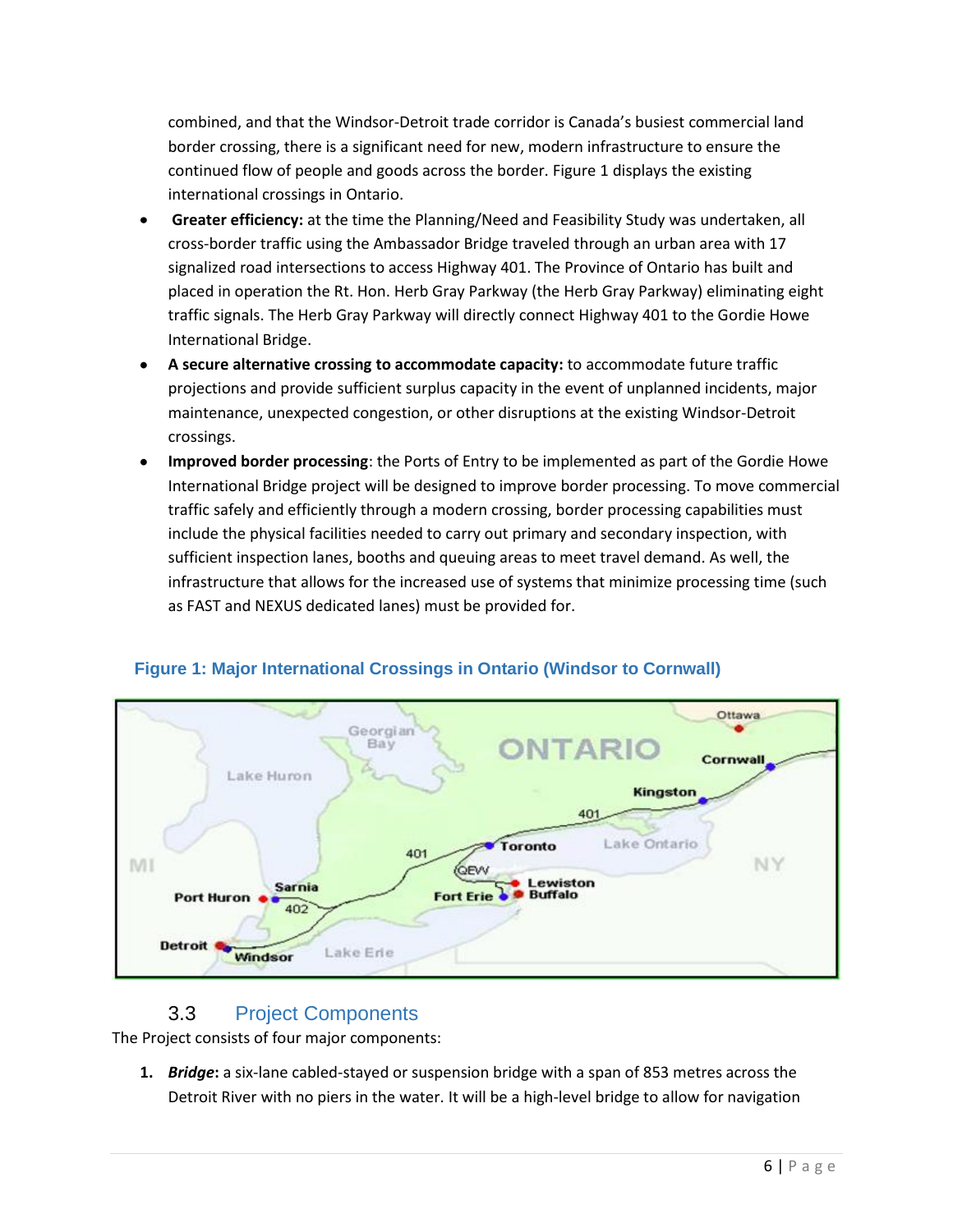clearance. If built as a cable-stayed bridge, the main span length will be among the top ten in the world for this type of design. A suspension bridge construction would make it a mediumlength bridge for this type of design.

- **2.** *Canadian Port of Entry (POE):* a 53-hectare site that will house customs and border processing, tolling, and maintenance facilities. It will ultimately be Canada's largest port of entry with:
	- 24 primary inbound inspection lanes (15 passenger, including 10 hybrid  $\bullet$ (truck/commercial/passenger vehicles); eight truck/commercial; and one bus)
	- Eight outbound inspection lanes (used when necessary), and  $\bullet$
	- 20 toll collection lanes (10 inbound and 10 outbound).

Commercial secondary parking will be designed to accommodate 31 trucks and four oversized trucks. The POE will meet the design guidelines established by the CBSA and the CFIA.

- **3.** *U.S. POE*: a 68-hectare site with a similar scale to the Canadian POE, but without tolling. It will house customs and border processing facilities including 36 inbound inspection lanes (20 for passengers; one for buses; and 15 commercial). Commercial secondary inspection will provide space for two Non-Intrusive Inspection (NII) buildings and queuing space for 10 trucks, 24 inspection dock spaces and 60 staging spaces. The POE will meet the design requirements as established by the GSA and CBP.
- **4.** *Michigan Interchange with Interstate 75 (I-75):* comprises the primary connecting overpasses and ramps to and from the U.S. POE and I-75. This component has two purposes: first, it will provide a direct connection to the I-75; and second, it will involve reconstructing several local road connections that will be disrupted by locating a POE in a mixed-use urban industrial/residential area, as seen in Figure 2.

#### **Figure 2: Gordie Howe International Bridge Location and Other Crossings in Windsor-Detroit Region**

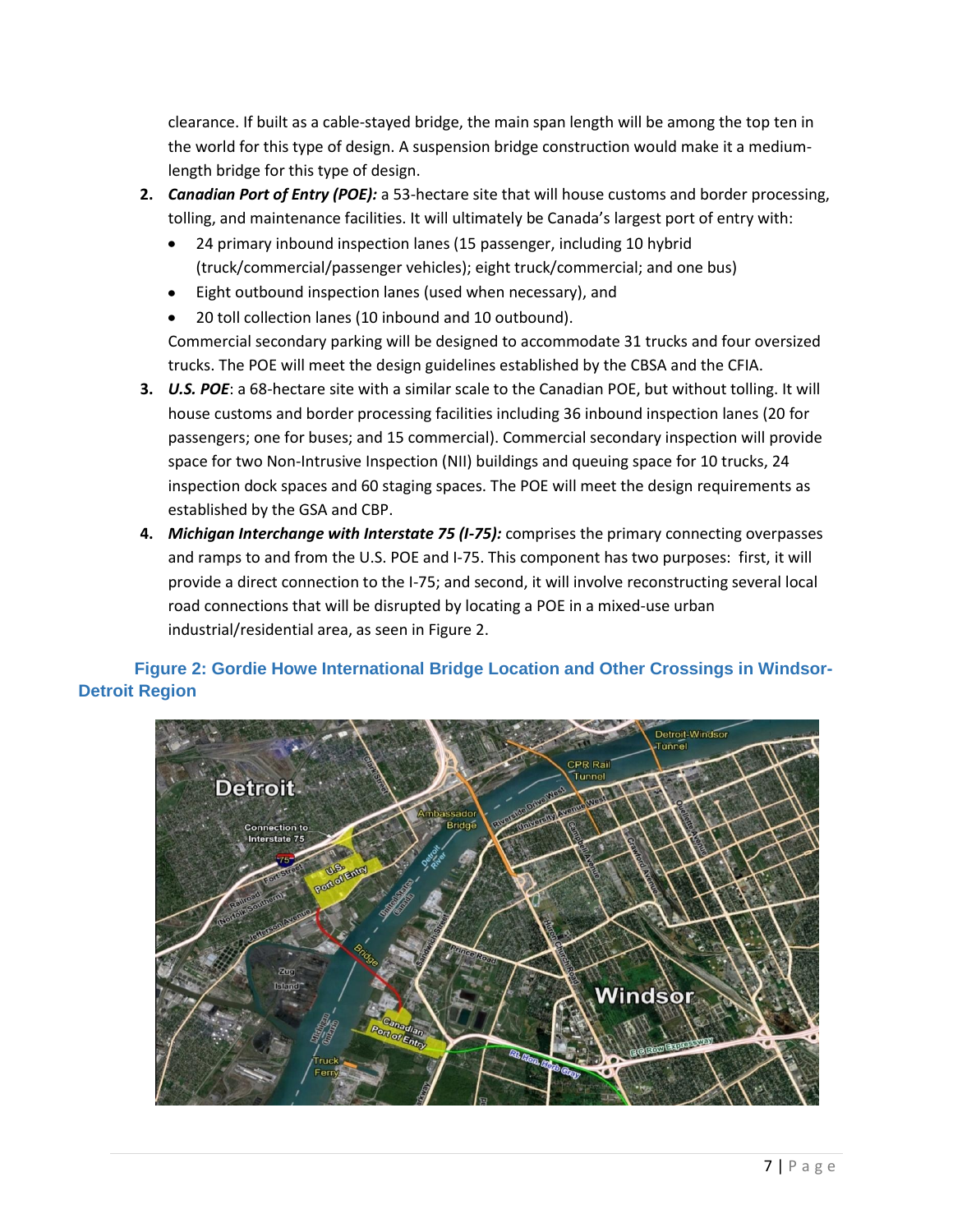## <span id="page-10-0"></span>3.4 Project Delivery

In Budget 2007, the Government of Canada announced plans to create a new public entity to manage and operate this key piece of federally-owned transportation infrastructure. In June, 2012, the Governments of Canada and Michigan signed the Crossing Agreement, which provided a framework for Canada to establish a Crossing Authority to design, build, finance, operate and maintain the crossing under one or more P3 Agreements. Through Letters Patent, the Government established WDBA as a Crown corporation on October 9, 2012.

A Business Case for the P3 procurement of the Project indicated that one competitively-chosen, privatesector concessionaire should be responsible for the detailed design, partial financing, construction, operation and regular and major lifecycle maintenance of the Project components over a 30-year concession term. It was determined that one concessionaire would best be able to coordinate construction, minimize costs, maximize risk transfer to the private sector and assure on-time delivery. Michigan is to be responsible for the operations and maintenance (O&M) of the I-75 interchange.

Once all four components of the Project are completed, WDBA will make capital, O&M and life cycle payments to Project Co over the concession term. The capital component is the repayment of the private sector financing, with interest. The O&M and lifecycle component is for operations and to fund minor and major maintenance to meet pre-established performance standards, ensuring efficient operations of the crossing. Since repayment of the capital is based on a fully-functioning crossing, the concessionaire will have a strong incentive to ensure its long-term quality.

## 3.5 Project Governance

<span id="page-10-1"></span>Three levels of governments, seven government agencies in two countries, one Crown corporation, and one international approval body—the IA —have a direct stake in the ownership, design, construction and operations of the Project. The roles and responsibilities of each of these organizations are governed by one or more of the following: legislation; inter-governmental agreements; working groups; and committees. The most important of these frameworks are:

- The *Bridge to Strengthen Trade Act* and the *International Bridges and Tunnels Act* (BSTA)
- The *Financial Administration Act* (FAA)
- The 2012 Canada-Michigan Crossing Agreement and its Acknowledgements
- The 2015 U.S. Federal Plaza Arrangement (between Canada and the U.S.)
- Canada's *Customs Act*
- Canada's *Health of Animals Act*, and
- The 2013 U.S. Presidential Permit for the New International Trade Crossing.  $\bullet$

Given the unique and complex nature of the Project, WDBA has developed a robust governance structure that is consistent with those obligations imposed on federal Crown corporations by the Government of Canada—through various Acts of Parliament and Treasury Board policies and directives—and the requirements of the Crossing Agreement and the U.S. Federal Plaza Arrangement. This governance structure follows best practices in the procurement of federal infrastructure projects and for major P3 projects. Where applicable, WDBA is also applying lessons learned from the recent procurements of other federal P3 projects, specifically the New Bridge for the St. Lawrence project..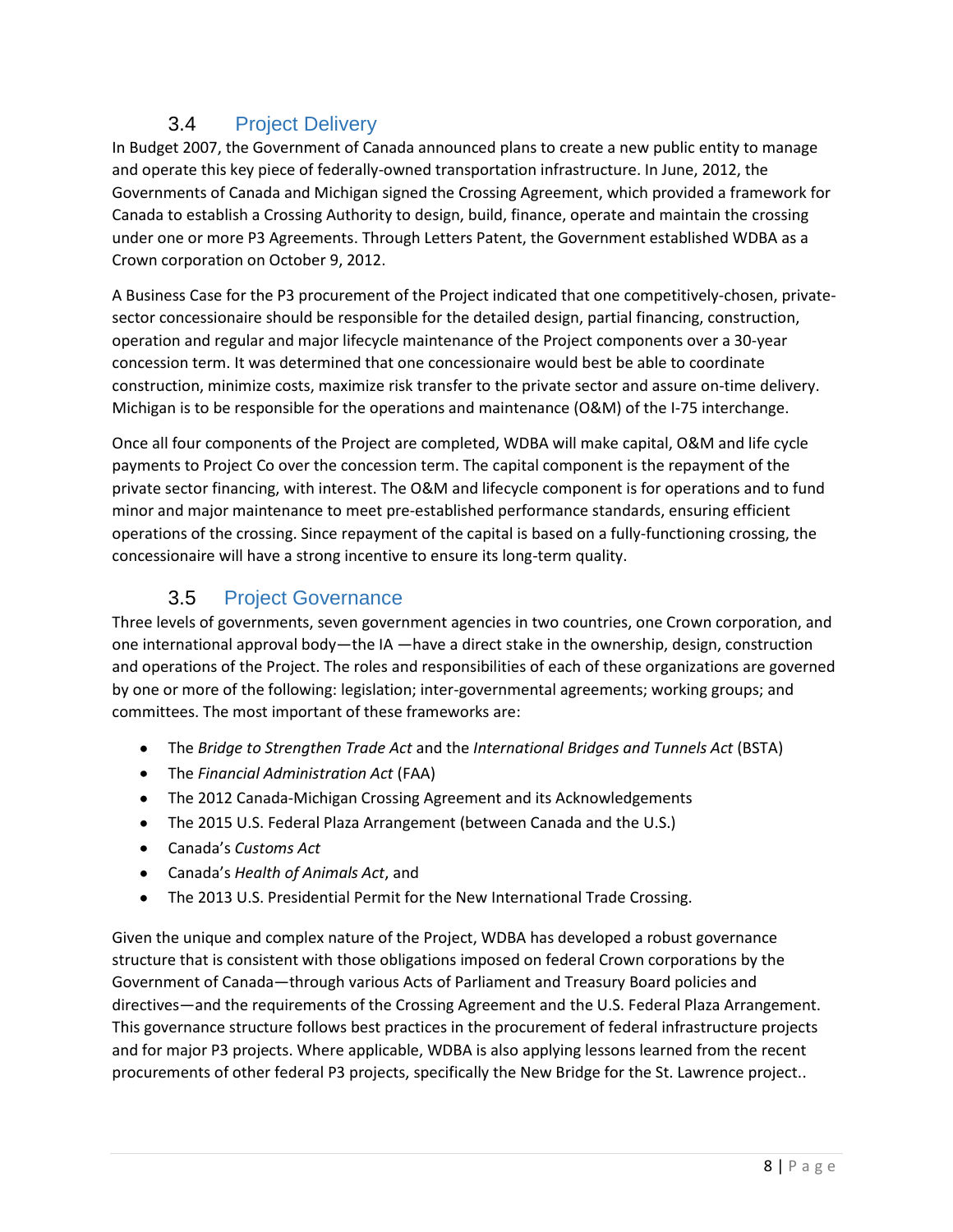#### 3.5.1 Windsor-Detroit Bridge Authority

In accordance with the Crossing Agreement, the Government of Canada established a Crossing Authority (WDBA) as an independent, arms-length Crown corporation to design, construct and manage the new international crossing. WDBA is the Project Authority, meaning it must manage and approve all activities related to the procurement of the concessionaire and the delivery of the Project. WDBA has the responsibility for funding all such activities, with funds provided by Canada as per the flow-of-funds schedule previously approved.

WDBA directs all project activities, hires advisors and flows money to MDOT for property acquisition in Michigan (the Government of Canada is responsible for the acquisition of property in Canada). WDBA will also have the contractual relationship with Project Co, which will be responsible for design, financing, construction, operations and maintenance of all project components. While the I-75 interchange will be designed and built by Project Co, it will be handed over to MDOT once built, at which point MDOT will be responsible for its operations and maintenance as part of its interstate highway system.

#### 3.5.2 Approval Responsibility

#### 3.5.2.1 The WDBA Board of Directors

As detailed above, the WDBA Board is accountable for the stewardship and oversight of the corporation. In addition to its governance responsibilities, the WDBA Board is responsible for overseeing and approving key steps throughout the various phases of the Project—where they are within its control and for making recommendations to those other bodies that hold responsibility for specific decisions, such as the IA and the Treasury Board.

#### 3.5.2.2 The IA

As required by the Crossing Agreement, WDBA regularly briefs and seeks certain specific approvals throughout the P3 procurement process from the IA. The IA has six members with equal representation from Canada and the U.S. (two members appointed by Canada, one by WDBA, and three by Michigan). The IA will have an ongoing oversight function of WDBA's compliance with the Crossing Agreement and the P3 Partner's compliance with the concession agreement.

#### 3.5.2.3 Infrastructure Canada

Under the Crossing Agreement, the Government of Canada is specifically responsible for land acquisition in Canada. Transport Canada acquired most of the properties required for the Canadian component of the Project before the transfer to Infrastructure Canada. It has since finalized agreements to purchase the remaining land required for the Project. WDBA is leasing all acquired Canadian property from the Government of Canada in accordance with the Crossing Agreement.

#### 3.5.2.4 The Deputy Ministers' and Ministerial Governance Committees

Given the level of funding, scale and complexity of this priority project for the Government of Canada, the Treasury Board has established a Ministerial Governance Committee (the Ministerial Committee) to provide overall direction and oversight on WDBA's key project issues. The Ministerial Committee is also intended to help streamline the required approvals throughout the procurement process. It is comprised of the Minister of Infrastructure and Communities (who chairs the Committee); the President of the Treasury Board; the Minister of Finance; the Minister of Public Services and Procurement Canada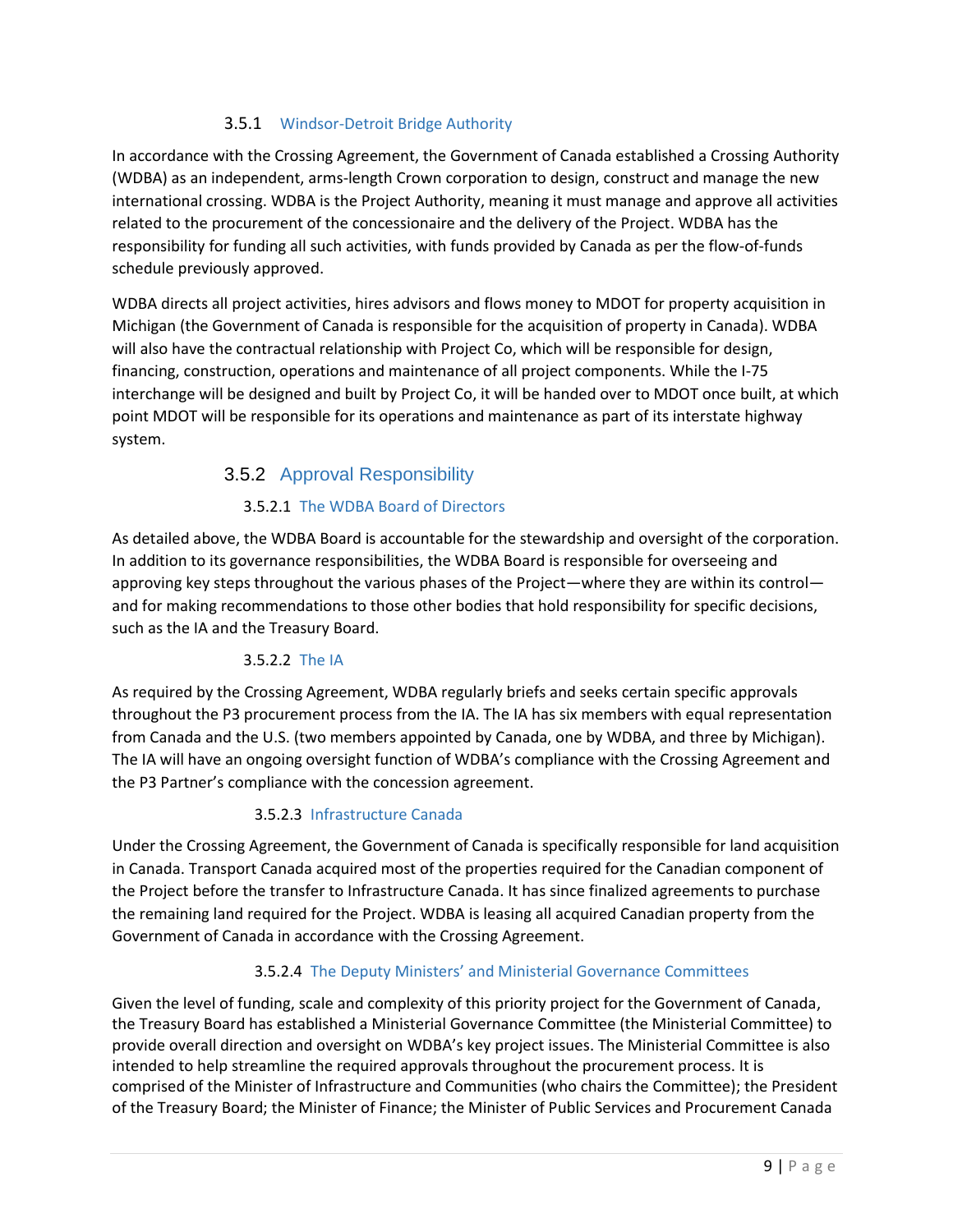(PSPC); the Minister of Public Safety; the Minister of International Trade; and the Minister of Innovation, Science and Economic Development.

The Ministerial Governance Committee is supported by a Deputy Ministers' Committee (the DM Committee) which, among other roles, monitors the progress of the Project and the status of key project risks. The DM Committee is chaired by the Deputy Minister of Infrastructure and Communities and its members are: The Deputy Secretary to Cabinet (Privy Council Office); the Deputy Minister of Finance Canada; the Secretary to the Treasury Board; and the Deputy Minister of PSPC.

#### 3.5.3 Input Responsibilities

#### 3.5.3.1 The State of Michigan

The Crossing Agreement provides that, subject to the approval of the IA, and with approval and funding from WDBA, the State of Michigan—through MDOT—is responsible for the acquisition of property required for the Project in Michigan. The properties will be leased or licensed to WDBA for the Project.

#### 3.5.3.2 The U.S. Federal Highway Administration (FHWA)

The Crossing Agreement stipulates that up to U.S. \$550 million of Canadian funding towards Michigan project components (e.g. land acquisition and construction of the I-75 interchange) can be used to leverage U.S. Federal Aid for other highway projects in Michigan. Projects that leverage federal aid are subject to Federal Aid Eligibility Requirements, most notably oversight requirements of the FHWA on MDOT.

#### 3.5.3.3 Other Agencies

WDBA also works with the Canada Border Services Agency, the Canadian Food Inspection Agency and the US Customs Border Protection and US GSA.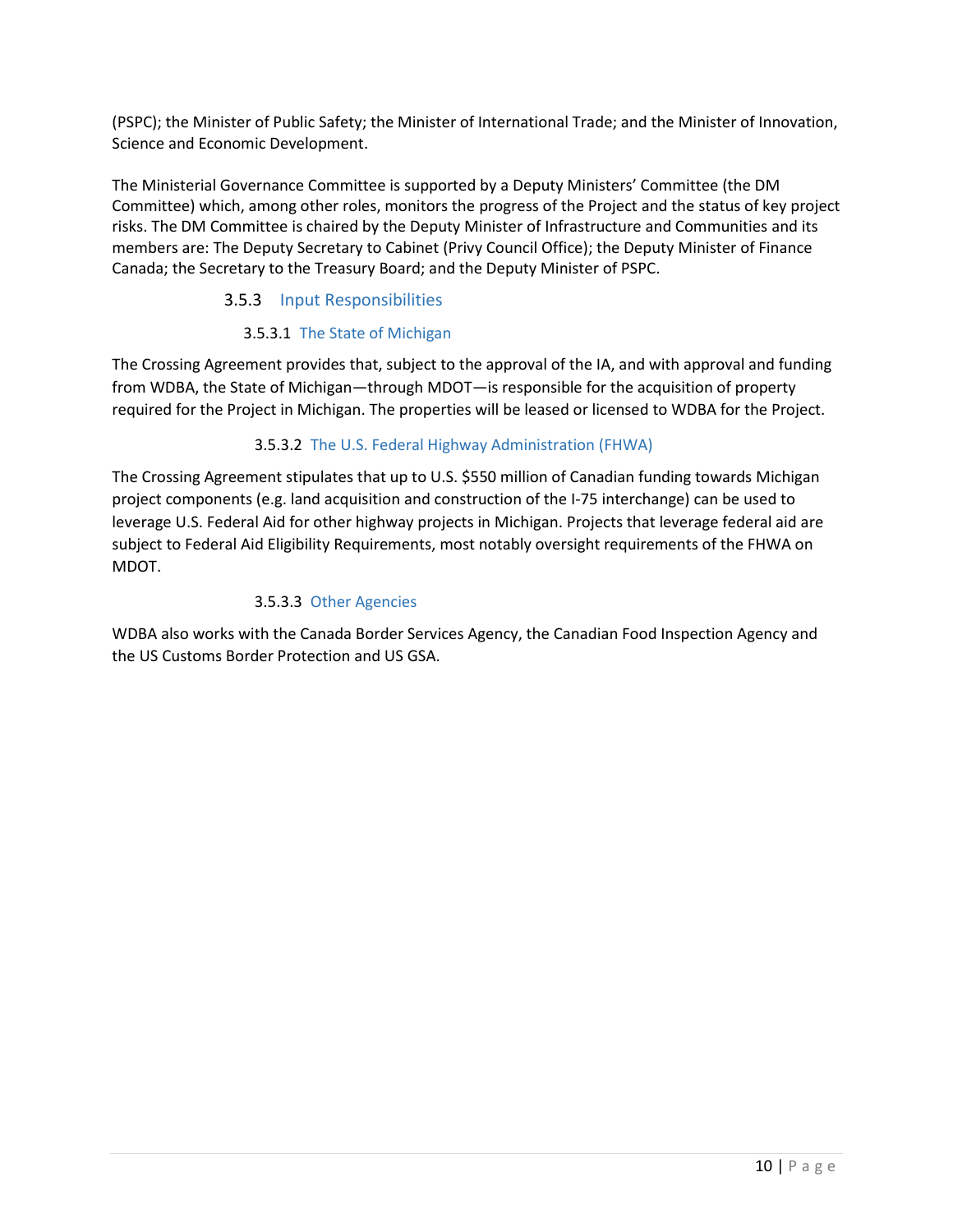### <span id="page-13-0"></span>3.6 P3 Procurement Project Management Team

WDBA is now in the open period phase of the procurement process and the project management team, governance and decision-making processes required to meet the requirements of this phase are firmly established. WDBA's multi-disciplinary Project Management Team, led by the Vice-President, P3 Procurement and overseen by WDBA's CEO and the WDBA Board, remains consistent with that of the previous phases.

The approach taken for the entire procurement process is based on best practices and lessons learned from various federal and provincial projects. The multi-disciplinary task forces supporting the overall implementation of the procurement process include a Technical Team (made up of multiple task forces); a Financial Task Force; a Community Benefits/Policy/Communications Task Force; and a Procurement Task Force.

## <span id="page-13-1"></span>4. Review of 2017/2018 Strategic Priorities

Prior to developing its Corporate Plan for 2017/2018, WDBA established a set of strategic priorities that are both important and urgent in moving WDBA towards the achievement of its vision of success. Within that context, the 2017/2018 Corporate Plan included a 'strategic priorities roadmap' with key activities designed to make progress against these priorities.

The strategic priorities set in 2017/2018 were as follows:

- **•** Engagement strategies
- Understanding the macro-environment
- Innovation, and
- Construction of the new international crossing, including:
	- o Finalizing the P3 procurement process
	- o U.S property acquisition
	- o Early Works on the Canadian POE and Canadian utilities, and
	- o Utility relocation in the U.S.

### 4.1 Finalize P3 Procurement Process

#### <span id="page-13-2"></span>Priorities set for 2017/2018:

With the RFQ evaluation completed, the three proponent teams selected and the RFP open period launched on November 2016, WDBA planned to complete the procurement process and award the contract to the Preferred Proponent.

#### Accomplishments in 2017/2018:

WDBA has continued to manage the procurement process in a fair, open and transparent manner in accordance with best practices, using the approved project management teams, governance and decision-making processes.

### 4.2 U.S. Property Acquisition

<span id="page-13-3"></span>MDOT is responsible for the acquisition of all Michigan properties required for the Project (with oversight by WDBA); this is consistent with the Canada-Michigan Crossing Agreement, and as approved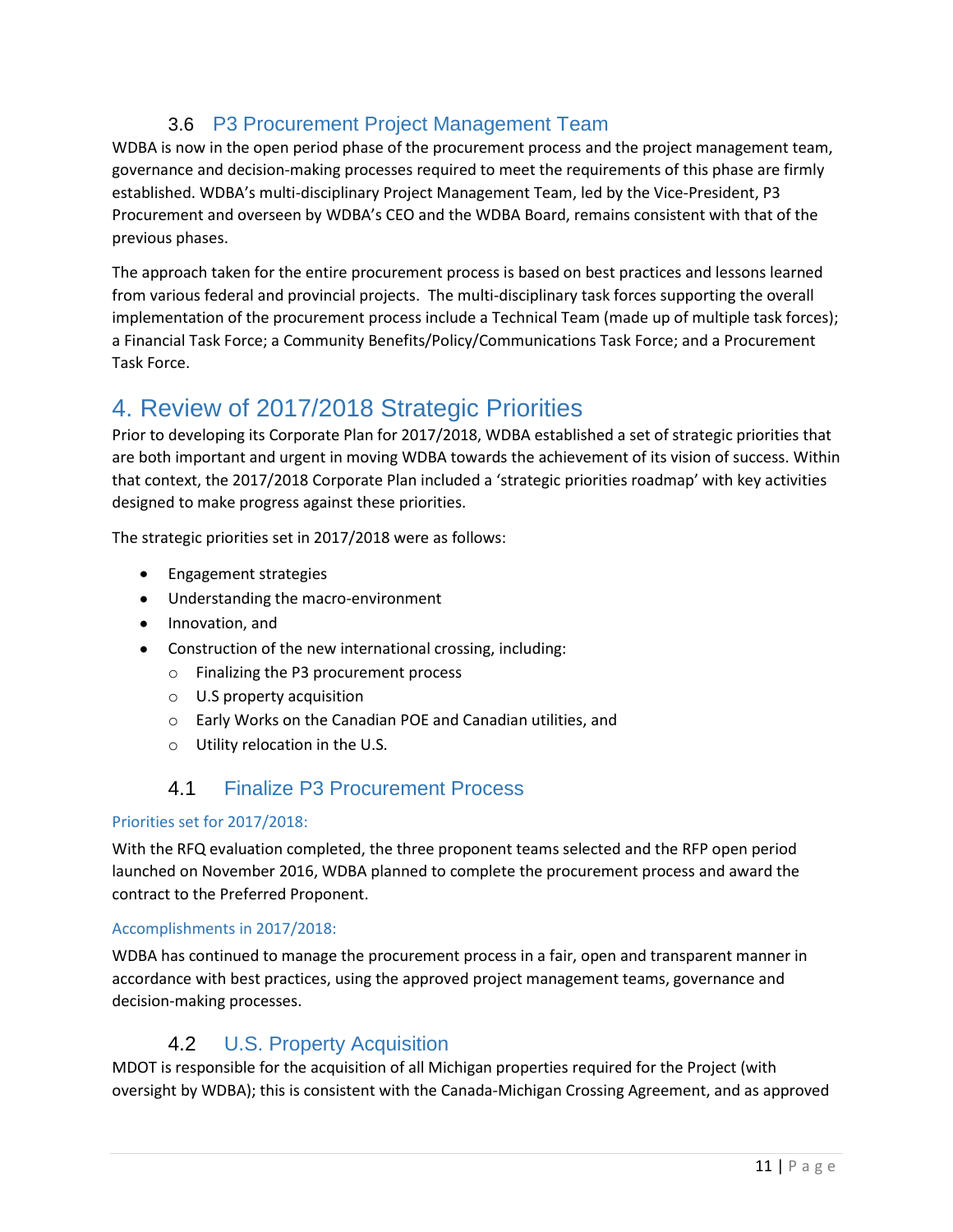by the IA. In acquiring the necessary parcels, MDOT utilizes staff and consultants for the real estate, environmental, and demolition components of property acquisitions and for other services that may be required.

Property acquisition in Michigan—and the related relocation of tenants, residents, and businesses involves a series of activities as required by U.S. federal and state laws:

- **Appraisal Report and Appraisal Review**: Appraisers with proven track records provide MDOT with an Appraisal Report identifying a value for specified properties. The Appraisal Report establishes a professional opinion of fair market value. MDOT's Appraisal Review certifies that the appraisal contains the necessary information and data and is properly applied and presented to support an estimate of Fair Market Value.
- **Resident and Business Relocation**: If a property is eligible, the Replacement Housing/Rental/Business Determination includes real estate listings of comparable sales, the maximum relocation eligibility, estimated moving costs, and the details of the preliminary interview with the owner(s) and/or tenant(s).
- **Voluntary Settlement Negotiations**: MDOT and its consultants engage in negotiations with a property owner to determine mutually-agreeable sales prices based on Fair Market Value. A property owner has the right to make a counter proposal to a Good Faith Offer (GFO). The counter proposal must be supported by documentation or other satisfactory evidence.
- **Acquisition through Tax-Reversion**: Properties which have been foreclosed resulting from the property owner's failure to pay tax liabilities, including property taxes and/or federal and state income taxes, WDBA entered into an agreement with the Michigan Land Bank (MLB) for the purchase of properties within the Project footprint.
- **Condemnation**: If a property cannot otherwise be acquired through voluntary means, the State of Michigan may exercise its power of condemnation to acquire the property. MDOT staff and the Michigan Attorney General, utilizing Special Assistant Attorneys General (SAAG), are assigned to all parcels that are being acquired through the condemnation process.
- **Environmental Assessment**: MDOT, through its consultants, completes a Preliminary Site Investigation Report and Due Care Plan, if required, following the purchase of a property or upon receipt of a Right of Access Agreement for purposes of the environmental assessment.
- **Clearance**: MDOT, through its consultants, is also responsible for the clearing, deconstruction, and/or demolition of the properties, and for work such as inspections, asbestos testing, abatement, building security, and utility shut-offs.

WDBA and MDOT have analyzed the parcels required in the Project footprint against constructionstaging timelines and have identified dates—referred to as Need-by Dates—by which each parcel is required for construction. WDBA continues to work with MDOT to refine the planning and timing around acquiring all properties required for the Project

#### **Table 1: Key Performance Indicators for 2017/2018: U.S. Property Acquisition**

| Key Performance Indicator     | Status                                                 |
|-------------------------------|--------------------------------------------------------|
| MDOT to file Condemnation     | MDOT has successfully filed condemnation actions where |
| actions against owners of 107 | required.                                              |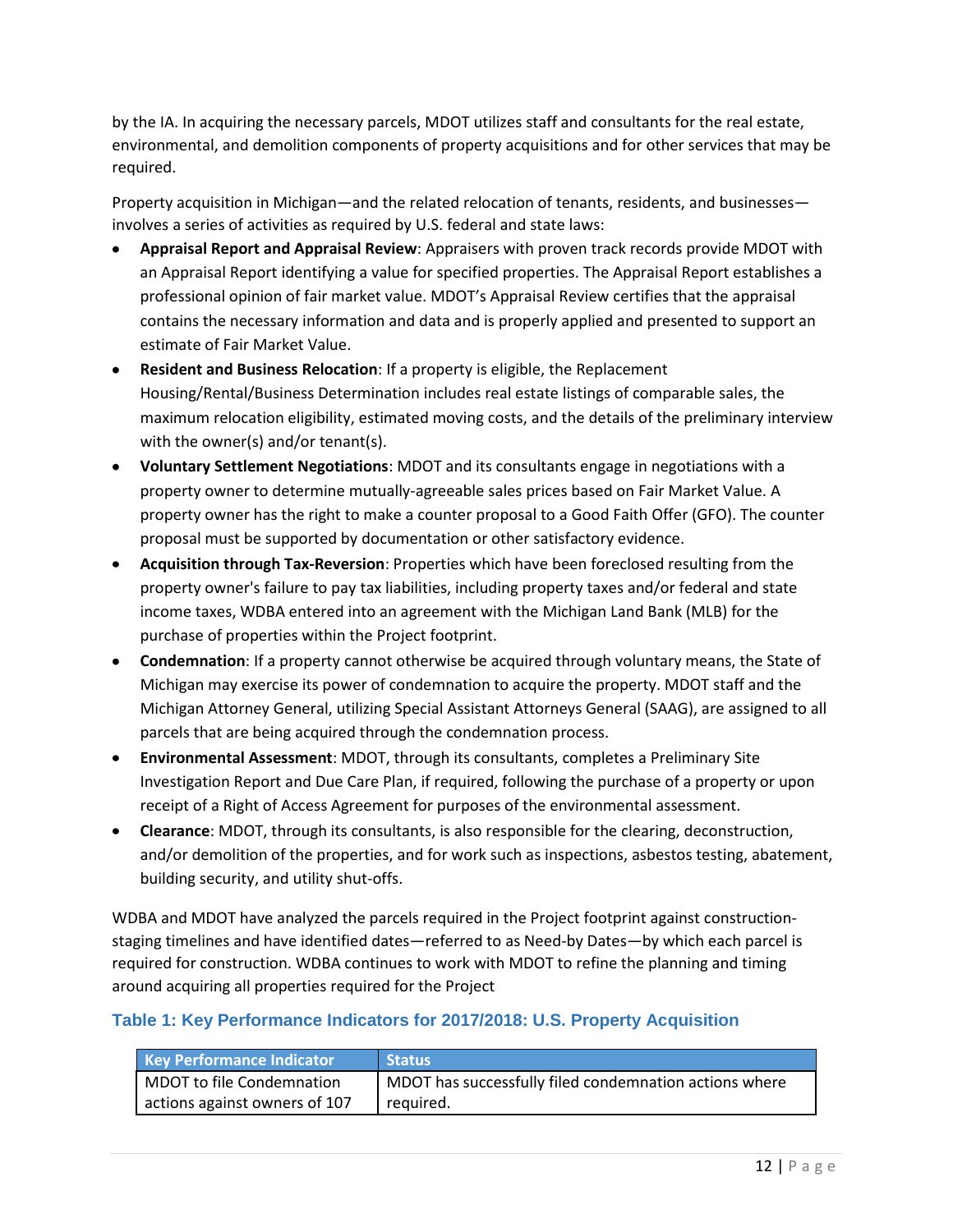| <b>Key Performance Indicator</b> | <b>Status</b>                                                  |
|----------------------------------|----------------------------------------------------------------|
| parcels                          |                                                                |
| MDOT to obtain possession of     | Ongoing. It is not anticipated that this will result in issues |
| 234 Parcels                      | with meeting Need-by Dates (NBD).                              |
| 282 parcels to be made           | Ongoing. It is not anticipated that this will result in issues |
| available as Project-Ready       | with meeting NBDs.                                             |
| MDOT to obtain possession of     | Completed. In 2017-18, MLB transferred title of all tax-       |
| all tax-reverted properties      | reverted properties in the Project footprint to MDOT.          |
| through a transfer of title from |                                                                |
| the Michigan Land Bank (MLB)     |                                                                |
| MDOT to obtain possession of     | Completed. In 2017-18, the City of Detroit transferred title   |
| all City of Detroit and Detroit  | of all City of Detroit and DLB properties in the Project       |
| Land Bank (DLB) properties       | footprint to MDOT.                                             |
| through a transfer of title from |                                                                |
| the City of Detroit              |                                                                |
| WDBA to employ a dedicated       | Completed. In 2017-18, WDBA employed a Senior Director.        |
| Director to support U.S.         |                                                                |
| property acquisition activities  |                                                                |
| for WDBA                         |                                                                |
| MDOT to ensure properties are    | Ongoing. A detailed schedule has been developed to track       |
| project ready by their           | the progress of all US properties required for the Project.    |
| respective Need-by Dates         | The targets are tracked on a weekly basis.                     |

### <span id="page-15-0"></span>4.3 Early Works and Utility Relocation on the Canadian POE

#### Priorities set for 2017/2018:

Priorities for 2017/2018 included completing the relocation of Hydro One Transmission and Distribution systems, completing the West Windsor Power relocation and building a new sanitary pump station.

#### Accomplishments in 2017/2018:

In 2017/2018, WDBA advanced the relocation of the electrical utilities along the Perimeter Access Road (PAR) and in the vicinity of Keith Transformer Station. Progress was also made on the relocation of electrical utilities in anticipation of completion of the Early Works. Some of the Amico Infrastructures Inc. (Amico) Early Works activities scheduled for 2018 were brought forward and completed in 2017. The Hydro One Distribution Relocation was completed in October, 2017 and handed over to Hydro One, with energization taking place in December, 2017.

#### 4.3.1 Early Works

In 2017/2018, the landscaping of Phase 1 of the PAR south of the Hydro One corridor was completed and the road was opened to local traffic at the end of 2017. In early 2018, the sanitary pump station will be completed and construction started on the sanitary forcemain under the future Canada Approach Bridge. The joint electrical and communication utility trench was completed along McKee Street, allowing the Bell connection to the Keith Transformer Station to occur.

Bridge B1, the connecting link between Highway 401 and the Canada Port of Entry, is being delivered by the Ministry of Transportation Ontario (MTO). However, to shorten the construction schedule for this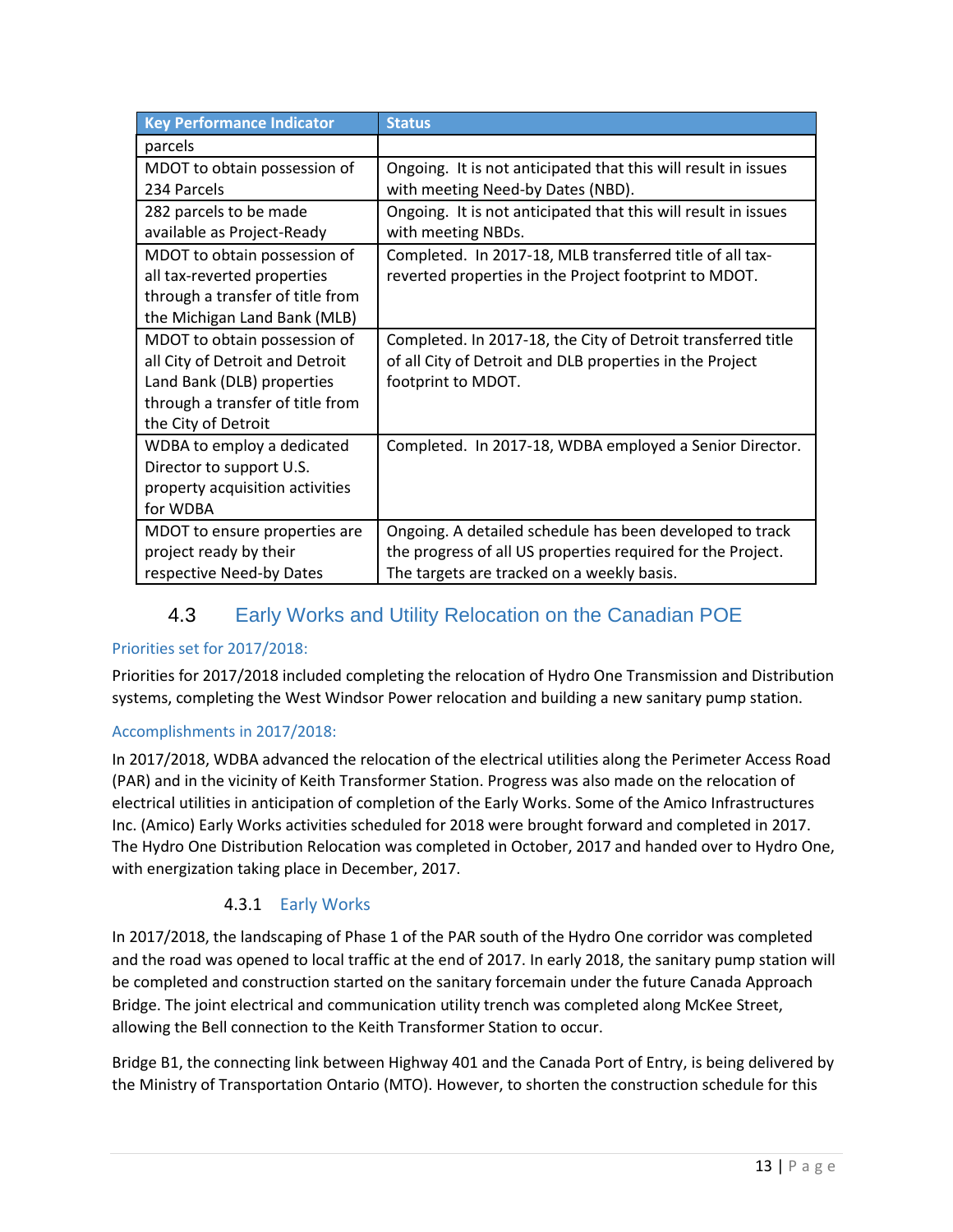link bridge, the MTO requested that WDBA undertake advance fill work. This work was completed in December, 2017, and WDBA's costs will be fully reimbursed by MTO.

With the completion of the design for the remediation work on the TC 15 and TC 16 properties (part of the Hydro One land acquisition agreement with Infrastructure Canada), the work was tendered in June, 2017. Site preparation activities, including tree clearing, were completed in May, 2017. Remediation construction started in December, 2017 and is expected to be complete by May, 2018.

#### 4.3.2 Hydro One

Hydro One completed the design for work inside Keith Transformer Station, erected new hydro transmission towers and completed ductwork inside Keith Transformer Station, in 2017/2018, in preparation for the connections of new cabling to the existing transmission lines in 2018.

WDBA is also responsible for the civil infrastructure and cabling work related to the transmission system, outside the Keith Transformer Station.

#### 4.3.3 Minor Utilities

West Windsor Power provides gas-powered electrical generation for the power grid. The existing overhead power lines connecting the power plant to Keith Transformer Station will be removed and replaced with underground connections, because the overhead lines would conflict with the proposed approach bridge. This work is being undertaken in conjunction with the Hydro One transmission work.

A significant portion of the EnWin work along the PAR was completed in 2016. However, the remainder of the work within the north area of the site will be completed in 2018, following the Hydro One relocation. The underground EnWin work outside Keith Transformer Station is being completed by Amico under the Early Works contract and the EnWin work inside Keith Transformer Station is being completed by Hydro One. EnWin will undertake all of the electrical cabling work under contract with WDBA.

## 4.4 Utility Relocation in the U.S.

<span id="page-16-0"></span>The objectives for the U.S. utility relocation program in 2017/2018 included:

- Contributing to the discussions with MDOT and the various affected public and private utility companies to advance utility relocation activities and/or related planning activities
- Negotiating cost sharing agreements with DTE Energy (DTE) and International Transmission Corporation (ITC)
- Continuing to provide oversight to the activities of MDOT around utility relocation activities to ensure costs are well understood and budget/timeline controls are in place, and
- Completing the ITC underground relocation.

#### 4.4.1 Accomplishments in 2017/2018

#### 4.4.1.1 Planning and Scheduling Activities

A task force—including utility experts from MDOT, the General Engineering Consultant and representatives from WDBA's engineering, policy, financial and legal departments—scheduled a series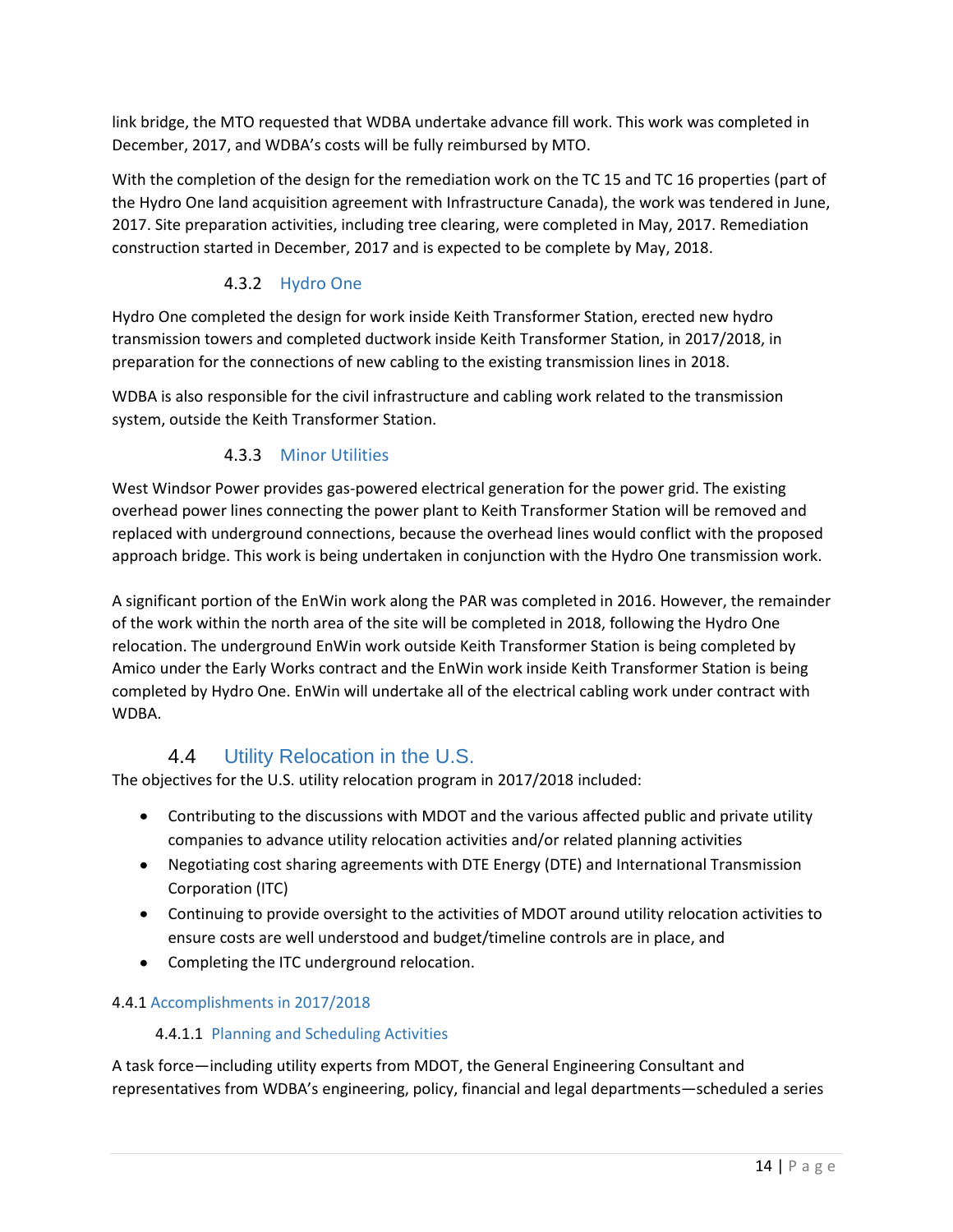of regular meetings and workshops with the utilities to facilitate planning and scheduling the relocation activities. A U.S. Utility Baseline Schedule has been developed, which provides a timeframe for thirdparty utility relocations, that Project Co will be able to incorporate into its construction schedule.

#### 4.4.1.2 DTE Energy (DTE):

In March, 2017, WDBA, MDOT and DTE finalized a cost-sharing agreement for the relocation of DTE electric and gas utilities. MDOT and WDBA have worked with DTE to reduce the cost of relocation by leaving circuits in place and consolidating others within the POE. There are some outstanding technical issues (geotechnical) to be resolved regarding the DTE electric corridors within the U.S. POE. DTE has provided a schedule for its gas and electric relocations, which will be undertaken in various locations throughout 2018 and 2019. DTE gas and electric began utility relocations within the I-75 corridor in conjunction with the 'MDOT Inlay Project' in August, 2017. MDOT is reconstructing the main lanes of the I-75 and closing one direction of I-75 in each of the years 2017 and 2018. These lane closures have provided an opportunity for WDBA and DTE to undertake some of the Project related work at the same time, reducing traffic impacts and construction costs.

#### 4.4.1.3 International Transmission Corporation (ITC):

Relocation of two underground circuits was completed in 2016 and work on a third circuit on Military Street under the I-75 was completed in July, 2017. ITC is also relocating a fourth underground line on the northbound Service Drive.

#### 4.4.1.4 City of Detroit: DWSD Sewer and Water

Studies and analyses of sewerage and water usage and flows have been completed with recommendations for improvements to the existing trunk sewers in the U.S. POE. Watermain construction to support future U.S. POE service requirements was finished in 2016. Cleaning of the trunk-combined sewers and supplementary analysis was completed in 2017 and recommendations for sewer rehabilitation and lining have been finalized. WDBA has incorporated watermain relocations and work on 11 syphon under-crossings of I-75 in the MDOT Inlay Project—as with the U.S. utility relocation work by DTE electric and gas—and construction on three (3) combined sewer crossings started in August, 2017.

## <span id="page-17-0"></span>4.5 Construction of the Gordie Howe International Bridge

#### Priorities set for 2017/2018:

Once the P3 contract is awarded, WDBA will work with the Preferred Proponent to develop the final construction schedule for all components of the Project.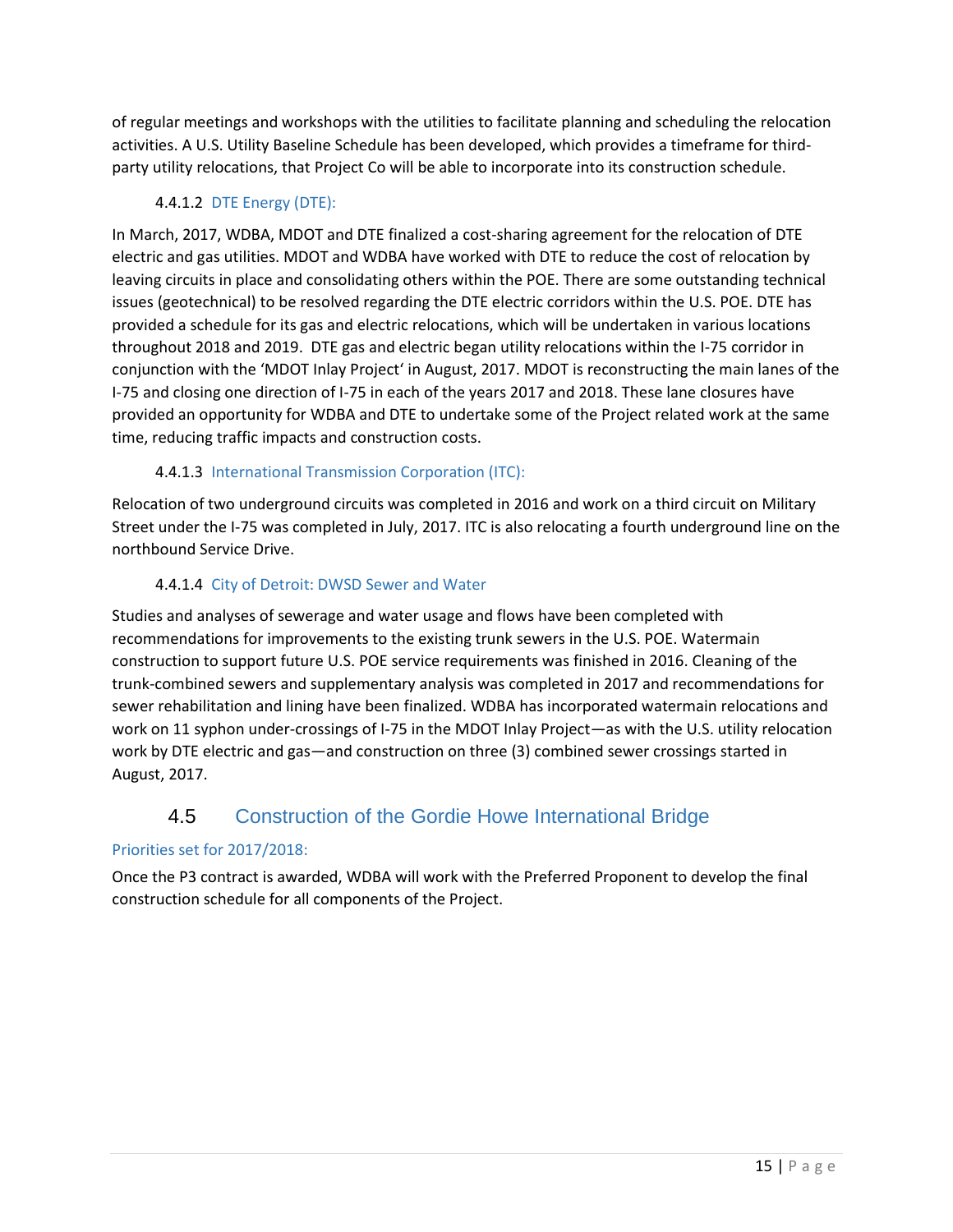## <span id="page-18-0"></span>5. Strategic Priorities for the Planning Period

 WDBA continues to focus significant attention on its four immediate tactical priorities: P3 procurement; property acquisition; Early Works; and utility relocation in Canada and the U.S. These tactical priorities are well underway and WDBA is now able to place a greater emphasis on future planning – three to five years down the road. This is increasingly important as the transition from construction to operations will occur immediately following the planning period.

## 5.1 What Success Looks Like

<span id="page-18-1"></span>WDBA has defined future success through three key themes of success: economic stimulus, maximized mandate, and the successful construction of the Project:

#### 5.1.1 Economic Stimulus:

The success of the Project will be determined in part by its ability to enable productivity through infrastructure. In other words, the goal is to stimulate economic growth by providing an effective link between Canada and the United States. Ultimately, the Project should serve to enhance economic activity in the region by increasing throughput and making the border as transparent as possible from a trade point of view. Canadian economic growth is a priority outcome for this project.

#### 5.1.2 Maximize Mandate:

The second success factor will be the way in which WDBA positions itself to maximize its effectiveness not only during construction, but also once the Gordie Howe International Bridge is operational. In other words, success is not limited to building the bridge and meeting toll revenue forecasts. It also involves engaging stakeholders and users to understand how to serve their needs better, to increase the volume of commercial traffic across the Gordie Howe International Bridge and to decrease crossing times. The intent is to take a macro view of how the crossing fits into the economic environment within which it is a vital component.

#### 5.1.3 Successful Construction:

The third theme is the critical establishment of a successful partnership with Project Co, resulting in near-term construction success and efficient and effective operations of the assets.

#### 5.1.4 Construction/Operation of the New International Crossing:/Leveraging Opportunities for Innovation

WDBA needs to complete all aspects related to the construction of the new crossing including:

- $\bullet$ Finalizing the P3 procurement process
- Acquiring the U.S. properties
- Utility relocation in the U.S.
- Completing the Early Works and utility relocation in Canada, and
- Construction of the new crossing.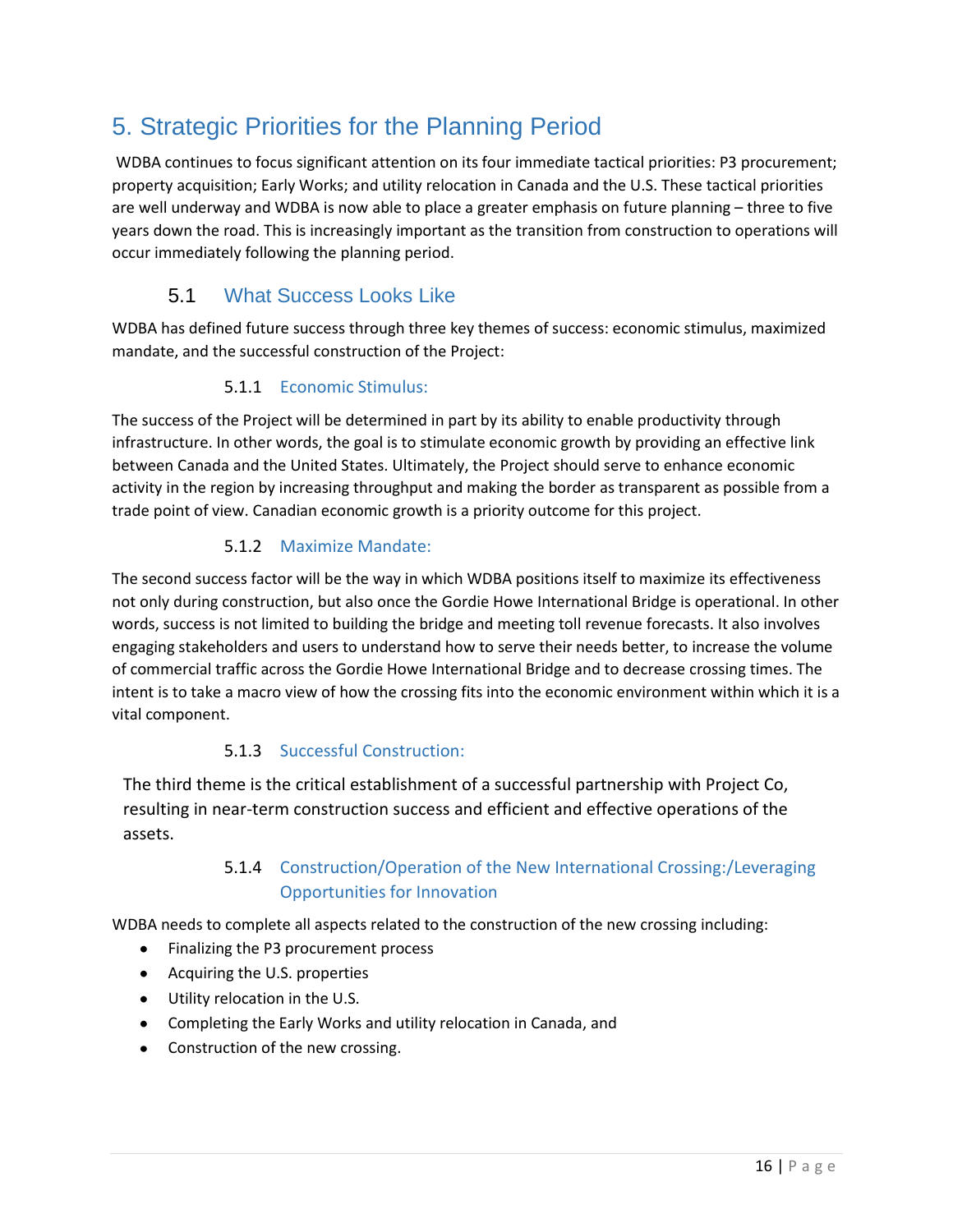Throughout the construction phase, WDBA will be preparing for the operational phase, in part with strategies to challenge the status quo and create opportunities for economic stimulus and efficiencies once the crossing is operational.

### 5.2 Aspirational Vision

<span id="page-19-0"></span>Supporting the above strategic priorities are three aspirational visions, respectively:

- To be the model land border crossing in North America
- To be integrated with the community, and
- To be a symbol of Opportunity.

## <span id="page-19-1"></span>6. Construction of the New International Crossing

Five key activities are identified for the construction of the new international crossing:

- Finalization of the P3 procurement process
- U.S. property acquisition
- Canadian Early Works and utility relocations
- U.S. utility relocations, and
- Construction.  $\bullet$

WDBA has developed detailed timelines and Key Performance Indicators to track the progress of all activities related to the construction.

#### <span id="page-19-2"></span>6.1 Finalize P3 Procurement Process

As indicated above, WDBA expects to reach financial close by the end of September, 2018

The open period is extremely time- and resource- intensive. As with the RFQ and RFP development processes, WDBA continues to work closely with project partners and key stakeholders. It has developed governance frameworks for each stage and process within the open period and during the proposal evaluation stage. A Fairness Monitor, retained by WDBA at the beginning of the RFQ stage, will be involved throughout the open period and through financial close.

## <span id="page-19-3"></span>6.2 U.S. Property Acquisition

WDBA and MDOT have analyzed the parcels and construction-staging timelines and have identified dates by which each parcel is required for construction, known as Need-by Dates. Using this information, WDBA and MDOT are able to strategically plan and prioritize the acquisition activities to ensure risks are managed.

### <span id="page-19-4"></span>6.3Early Works and Utility Relocation on the Canadian POE

#### 6.3.1 Early Works

The Early Works consist of these separate elements:

 $\bullet$ The construction of a new 4km PAR surrounding the future Canadian POE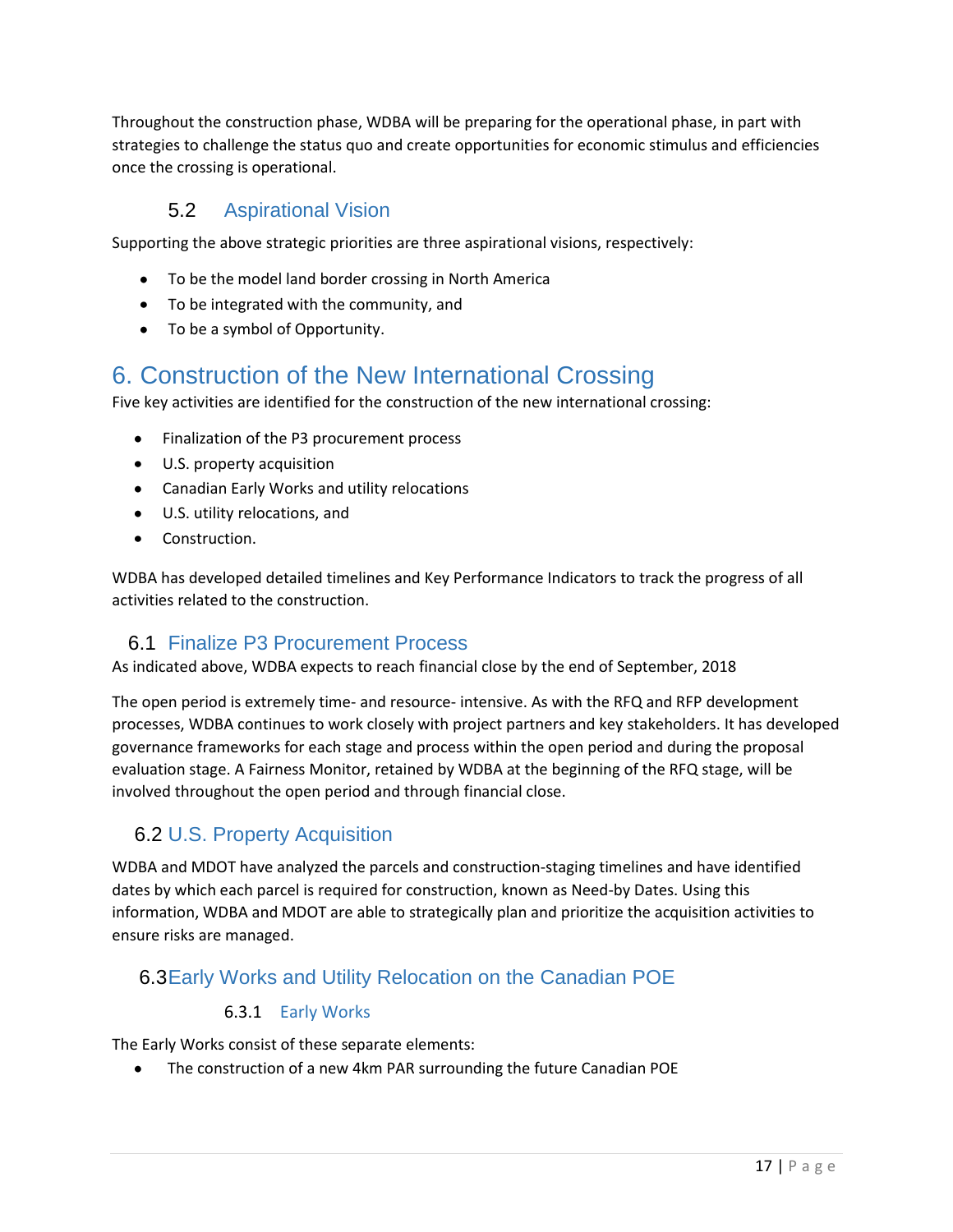- The relocation of major (Hydro One) and minor utilities located inside the Canadian POE to the PAR right of way
- Fill and grading, including the installation of wick drains and placement of fill to facilitate ground settlement, and
- Environmental remediation of TC 15 and TC 16 lands on behalf of Infrastructure Canada.

#### 6.3.1.1 Environmental Remediation – TC 15 and TC 16

As part of the Hydro One land acquisition agreement, Infrastructure Canada will provide space on the former OPG lands (TC 16) for an expanded Keith Transformer Station (approximately 4 hectares) north of the Canadian bridge approach. TC 16 was used to store fly-ash from previous power generation and is determined to be contaminated. The land provided to Hydro One will be rehabilitated by removing the contaminated material and replacing it with acceptable backfill material.

#### 6.3.1.2 Bridge B-1

The MTO is undertaking work on Bridge B1, which acts as a connection point between the Canadian POE and the Rt. Hon. Herb Gray Parkway. Work is expected to commence in the spring of 2018 with completion in late 2019. On behalf of the MTO and at its expense, WDBA has completed advance grading/pre-loading to facilitate the overall construction schedule for Bridge B1.

As the turnover of the Early Works lands to Project Co will be phased—based on the completion of the work for the remediation construction (by WDBA), Early Works (by WDBA) and Bridge B1 (by MTO) there will be some overlap between the Early Works and the P3 contract term.

#### 6.3.2 Canadian Utilities

The utility work to be undertaken on the Canadian side of the Project can be categorized into major utility relocation and minor utility relocations.

#### 6.3.2.1 Major Utility Relocation – Hydro One

Hydro One relocation work is being performed by both WDBA and Hydro One. Hydro One is responsible for design and construction work inside Keith Transformer Station and for the connections of new cabling to the existing transmission lines. The latter work started in 2016 and will be completed by September, 2018. This work can only be done during scheduled outages affecting the electricity supply system, and such outages are dependent on the time of year and prevailing weather conditions.

WDBA is responsible for the civil infrastructure and cabling work related to the transmission and distribution systems outside the Keith Transformer Station.

#### 6.3.2.2 Minor Utilities Relocation

In addition to the relocation of the Hydro One utility, WDBA will continue its work to relocate other utilities on the Canadian POE site (see below). The coordination of the relocation of these utilities and the construction costs (except for Union Gas) are included in the Early Works contract with Amico Infrastructures Inc.

Union Gas – Transmission and Distribution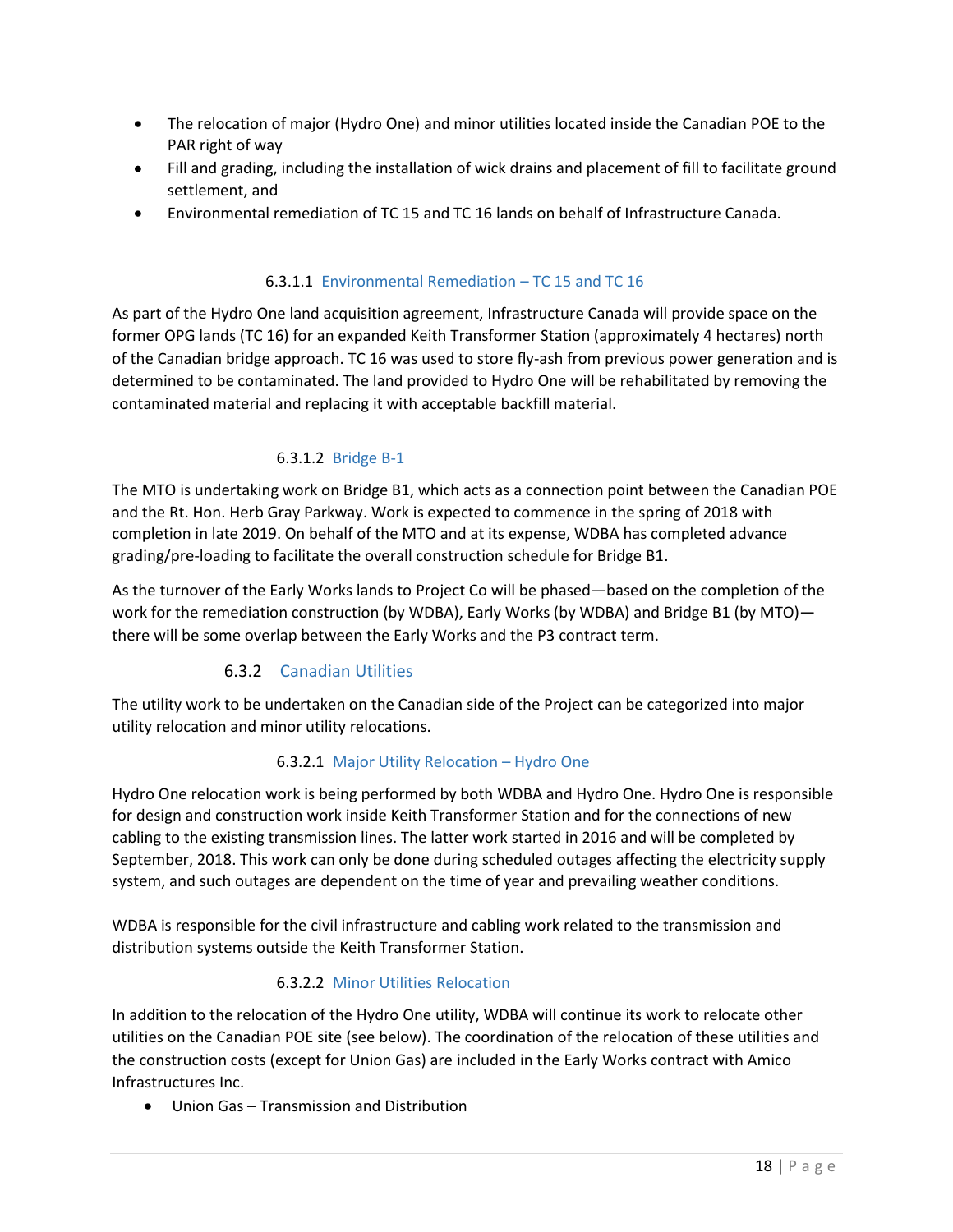- West Windsor Power  $\bullet$
- EnWin
- Bell Canada
- Cogeco
- Windsor Utilities Commission.

### <span id="page-21-0"></span>6.4 Utility Relocation in the U.S.

Utility relocations are required for the U.S. POE and the Michigan Interchange. In advancing the Project, a number of pre-procurement activities have been planned that will result, to the greatest extent possible, in relocating utilities from the U.S. POE site. Within the U.S. POE and project footprint, both private and public utilities will require relocation. Unlike the Canadian POE site where there are relatively few utilities within the footprint, the U.S. POE site has substantially more.

The major utility companies on the U.S. site include:

- Detroit Water and Sewerage Department (DWSD)
- Great Lakes Water Authority (GWLA)
- International Transmission Corporation (ITC), and
- DTE Energy.

#### 6.4.1 Public and Private Utilities

Within the Project footprint, public utilities include DWSD, Detroit Power and Lighting Department and the Public Lighting Authority. By Michigan statute, relocation of public utilities is the responsibility of Project Co. Therefore, costs to the Project will include planning, engineering and relocation of these utilities.

By Michigan statute, the cost of relocating private utilities located in public rights-of-way is the responsibility of the utility company. In general, most private utilities within the U.S. POE and Michigan Interchange are located in public rights-of-way and are not eligible for reimbursement. Within the project footprint, major private utilities include ITC, DTE, AT&T and various telecommunications companies.

#### 6.4.2 Utility Relocation Procedures

MDOT is managing the relocation of utilities under its statutory authorities. A task force—that includes the General Engineering Consultant, utility experts from MDOT and representatives from WDBA's engineering, policy, financial and legal departments—meets regularly. There are also regular meetings and workshops held with the utilities to facilitate planning and scheduling the relocation activities. MDOT and WDBA are in continuing discussions with the private utility companies and public utility agencies within the POE site to coordinate their relocation.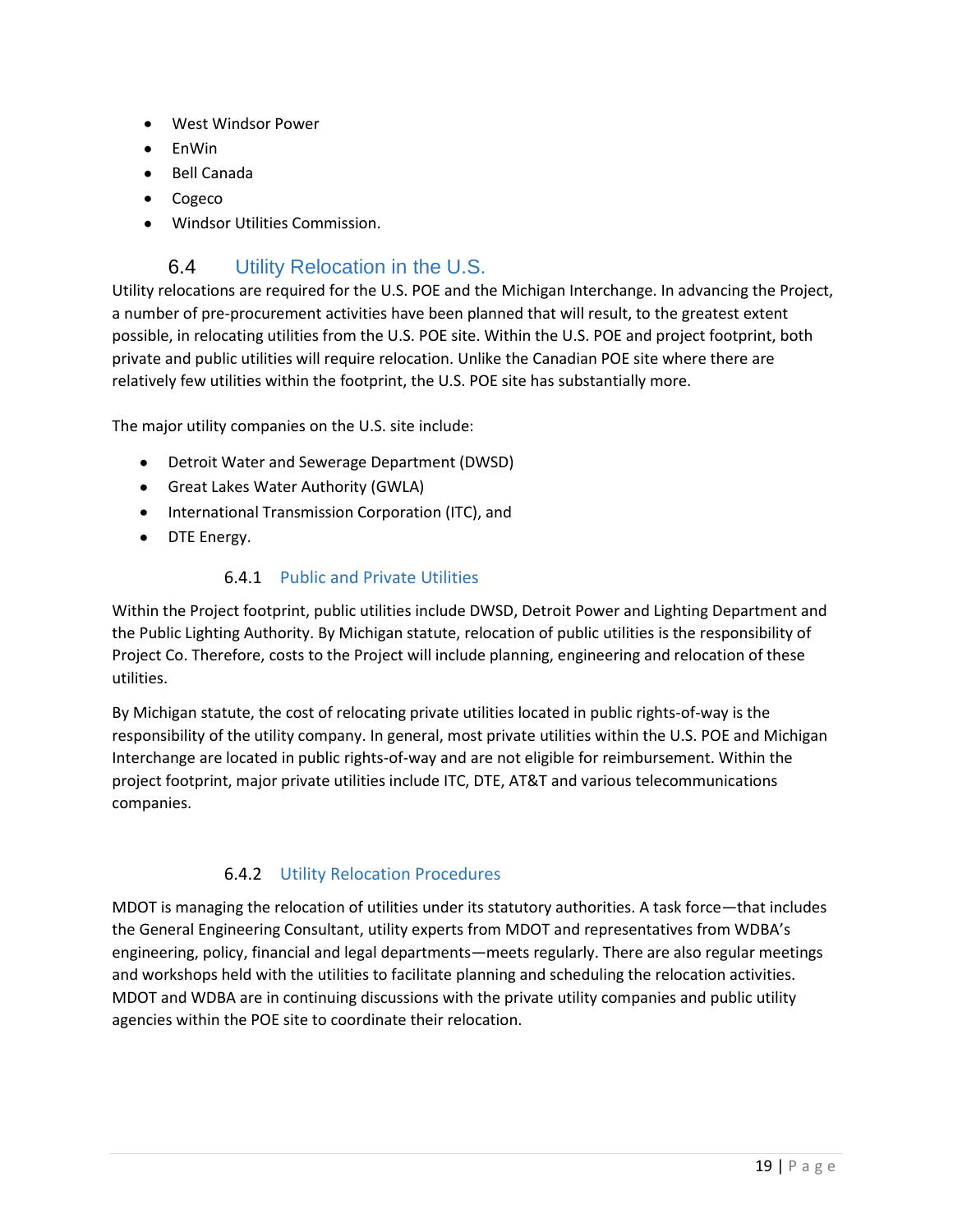### 6.5 Construction of the Gordie Howe International Bridge

#### <span id="page-22-0"></span>6.5.1 Construction Staging

The overall construction staging was developed based on the scope of work for each of the four key elements: The Main Bridge and Approaches; the U.S. and Canada Ports of Entry (POEs); and the Michigan Interchange. It includes a number of Early Works elements, which represent 'preconstruction activities' for the main P3 contract. Some of these 'Project Co Early Works' are also expected to occur in July, 2018

Once the P3 contract is awarded WDBA will work with the Preferred Proponent to finalize the construction schedule for all components of the Gordie Howe International Bridge project. Construction will start shortly after.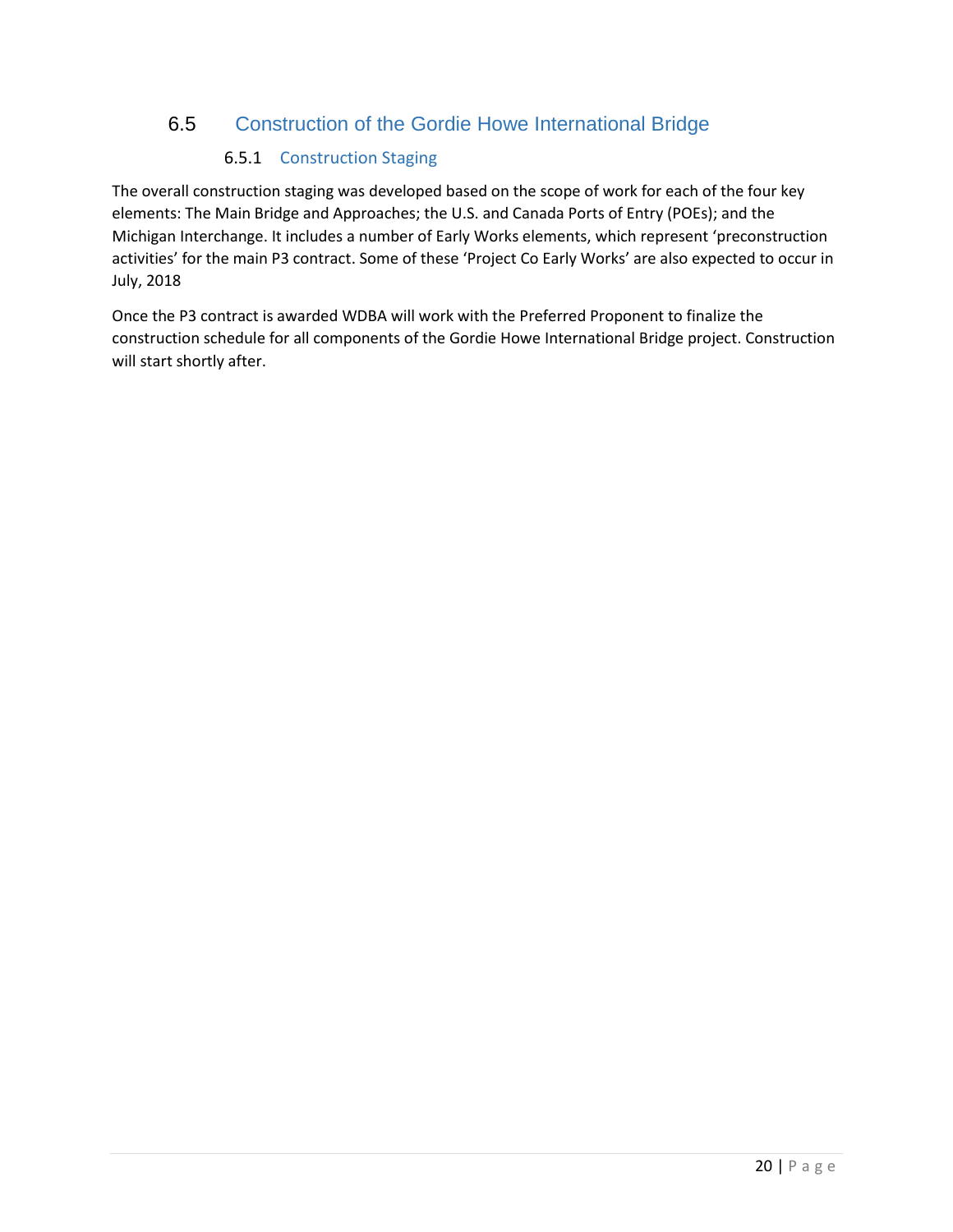## <span id="page-23-1"></span><span id="page-23-0"></span>7. Financial Planning and Analysis

## 7.1 Forecast Results: 2017/2018

#### Appropriations

WDBA is forecasting to drawdown \$198.3 million in appropriations in 2017/2018, compared to a budget of \$297.6 million. WDBA forecasts a surplus of \$99.3 million on a cash basis for 2017/2018. Forecasted expenditures are lower than budgeted mostly due to Canadian and U.S. utility relocations and the timing of the acquisition of comprehensive project insurance prior to construction by Project Co.

## 7.2 Projected Results 2018/2019 to 2022/2023

<span id="page-23-2"></span>The following tables provide a summary of the WDBA's projected financial results for the planning period 2018/2019 to 2022/2023.

#### **WDBA Salary and Operation Costs**

| <b>WDBA Operating Costs ('000s)</b> | 12018/19        | 2019/20         | 2020/21         | 2021/22         | 2022/23         |
|-------------------------------------|-----------------|-----------------|-----------------|-----------------|-----------------|
|                                     | <b>Estimate</b> | <b>Estimate</b> | <b>Estimate</b> | <b>Estimate</b> | <b>Estimate</b> |
| <b>WDBA Salary and Op Costs</b>     | \$27,593        | S17.401         | \$14,136        | \$14,316        | \$14,610        |

WDBA has reviewed its Staffing Strategy and is planning to add four additional term positions to the organization. It has also reviewed the length of some of its existing term positions to ensure it has appropriate resources to deliver its objectives.

#### **Michigan Properties**

| ('000s)                    | 12018/19        | 2019/20         | 2020/21         | 2021/22          | 2022/23         |
|----------------------------|-----------------|-----------------|-----------------|------------------|-----------------|
|                            | <b>Estimate</b> | <b>Estimate</b> | <b>Estimate</b> | <b>\Estimate</b> | <b>Estimate</b> |
| <b>Michigan Properties</b> | \$50,697        | \$43.178        | \$32,395        | \$27,040         | \$4,360         |

Funding in 2017-2018 and beyond relates to: activities required to prepare the parcels for construction; MDOT staff costs for management and oversight of the acquisition process; and legal costs related to parcels that must go through the condemnation process. Major remaining expenditures relate to property demolition and environmental remediation work to prepare the site for construction.

#### **Project Costs**

| (000s)               | 2018/19         | 2019/20         | 2020/21         | 2021/22         | 2022/23         |
|----------------------|-----------------|-----------------|-----------------|-----------------|-----------------|
|                      | <b>Estimate</b> | <b>Estimate</b> | <b>Estimate</b> | <b>Estimate</b> | <b>Estimate</b> |
| <b>Project Costs</b> | \$224,348       | \$80,641        | \$44,930        | \$34,484        | \$32,168        |

Project Costs include the following costs:

- Utility relocation (Canadian and US)
- Legal costs
- Project Management costs
- Design and Construction oversight
- Design and Bid fee,
- Procurement and Pre-procurement Costs.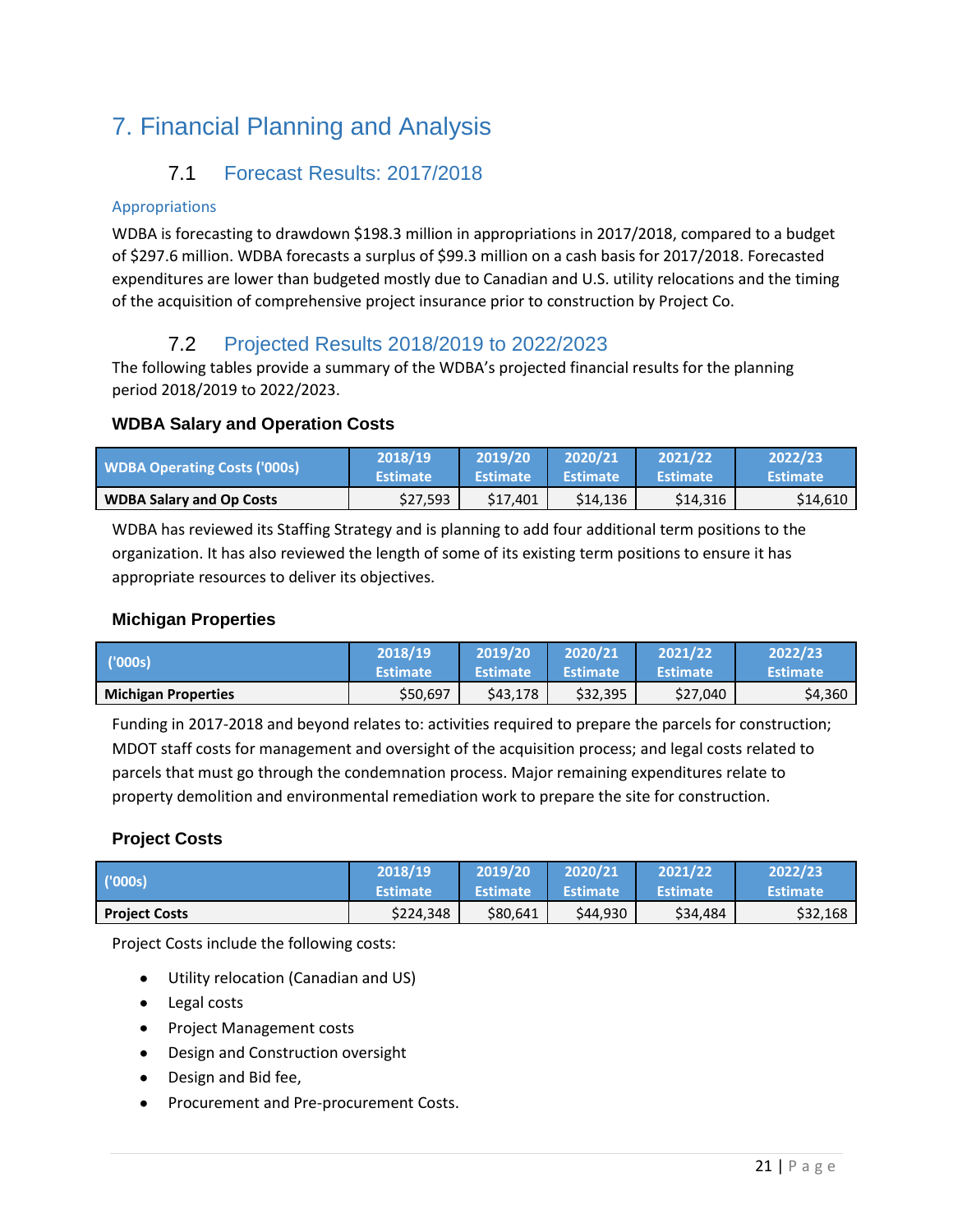#### 7.2.1 Travel, Hospitality and Conferences

On July 16, 2015, Crown corporations were directed by the Governor-in-Council to align their policies, guidelines and practices with Treasury Board policies, directives and related instruments on travel, hospitality, conference and event expenditures in a manner that is consistent with their legal obligations. The WDBA has fulfilled these requirements.

In addition, Crown corporations were required to indicate the total annual expenditures for each of travel, hospitality, and conference fees over the last fiscal year and forecasted expenditures for each of these categories over the planning period, following the implementation of the travel directive.

| (SCDN'000)             | 2016/17<br><b>Actuals</b> | 2017/18<br><b>Forecast</b> | 2018/19<br><b>Estimate</b> | 2019/20<br><b>Estimate</b> | 2020/21<br><b>Estimate</b> | 2021/22<br><b>Estimate</b> | 2022/23<br><b>Estimate</b> |
|------------------------|---------------------------|----------------------------|----------------------------|----------------------------|----------------------------|----------------------------|----------------------------|
| Travel                 | \$76                      | \$191                      | \$211                      | \$196                      | \$196                      | \$196                      | \$196                      |
| Hospitality            | \$1                       | \$12                       | \$17                       | \$14                       | \$14                       | \$14                       | \$14                       |
| <b>Conference Fees</b> | \$4                       | \$5                        | \$5                        | \$5                        | \$5                        | \$5                        | \$5                        |

#### **Travel, Hospitality and Conference Fees**

#### 7.2.2 Government of Canada Pension Directive

As announced in Budget 2013, the Government of Canada issued a directive for the implementation of pension plan reforms for Crown corporations. The purpose of the directive is to align Crown corporation pension plans with key features of the Public Service Pension Plan. The WDBA has been directed to implement the following effective December 31, 2017:

- 1. A pension plan that has a 50:50 cost-sharing ratio for employee and employer pension contributions by December 31, 2017; and
- 2. For new hires from January 1, 2015, the normal age of retirement is to be 65 years, and other retirement thresholds are to be raised by five years, with such other adjustments as are required to align thresholds with the changes announced in Economic action Plan 2012 for post-2012 hires under the Public Service Pension Plan.

WDBA received the WDBA's Board approval to comply with the Directive.